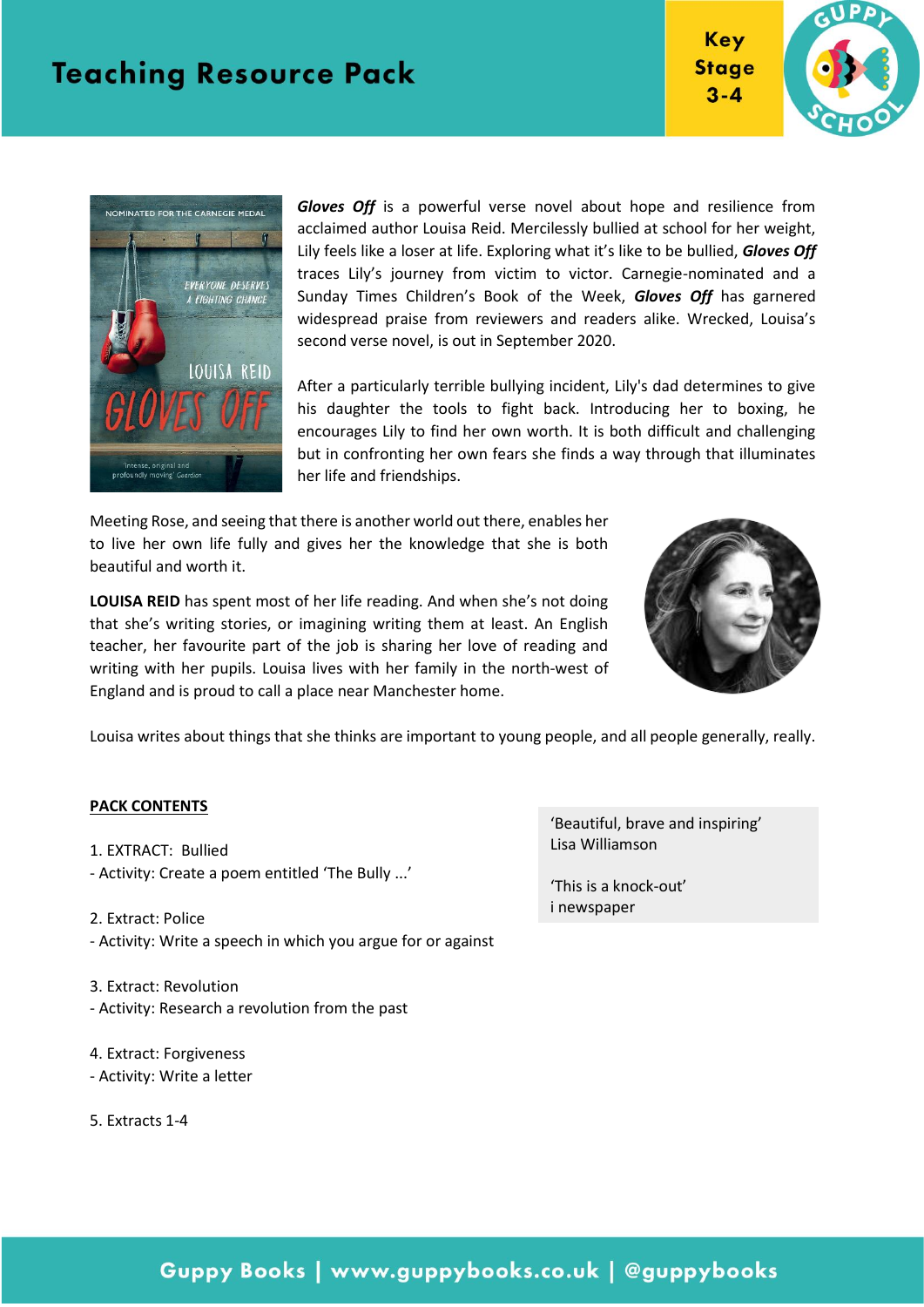

Key

 $3 - 4$ 

#### **EXTRACT 1: Bullied (extract taken from 'Roadkill', 'Rescue' and 'Run, Rabbit')**

Objectives: Discuss how it feels to be the victim of bullying. If you've never been bullied, what do you imagine it feels like? Can you empathise? In what sort of scenarios have you felt picked on or afraid? How did it make you feel?

- What is interesting about the narrative voice in the opening pages of the story?
- What stylistic choices has the writer made to engage the reader?
- How does the writer convey Lily's feelings?
- What do you understand by the title 'Roadkill'? How does this relate Lily's feelings?

Can you think of any particular groups in society who become the victims of bullies? There are lots of instances of bullying in Gloves Off - who are the bullies in this novel, and who are the victims? In what areas or walks of life does bullying happen? Are there different ways to be bullied? Why do people bully others? Can you feel any empathy or understanding for a bully? What can you do if you see someone being bullied?

Create a poem entitled 'The Bully ...' written from the perspective of either bully or victim.

Subjects: Design Art and Technology, PSHE, Creative Writing: Poetry, Writing in Role

#### **EXTRACT 2: Police (taken from "Morning" and 'Jaws' and 'Feet Under the Table')**

Objectives: Explore your attitude to the police; why do you feel the way you do about them? How are the police represented by the media? Could we be a society without a police force?

- What do you feel about Uncle Ray?
- How does Ray use his power?
- Does he change in the novel? If so, why?

• Find articles in the news which represent the police in either positive or negative lights. Share your articles and discuss the way the police have been portrayed.

• Do we need a police force?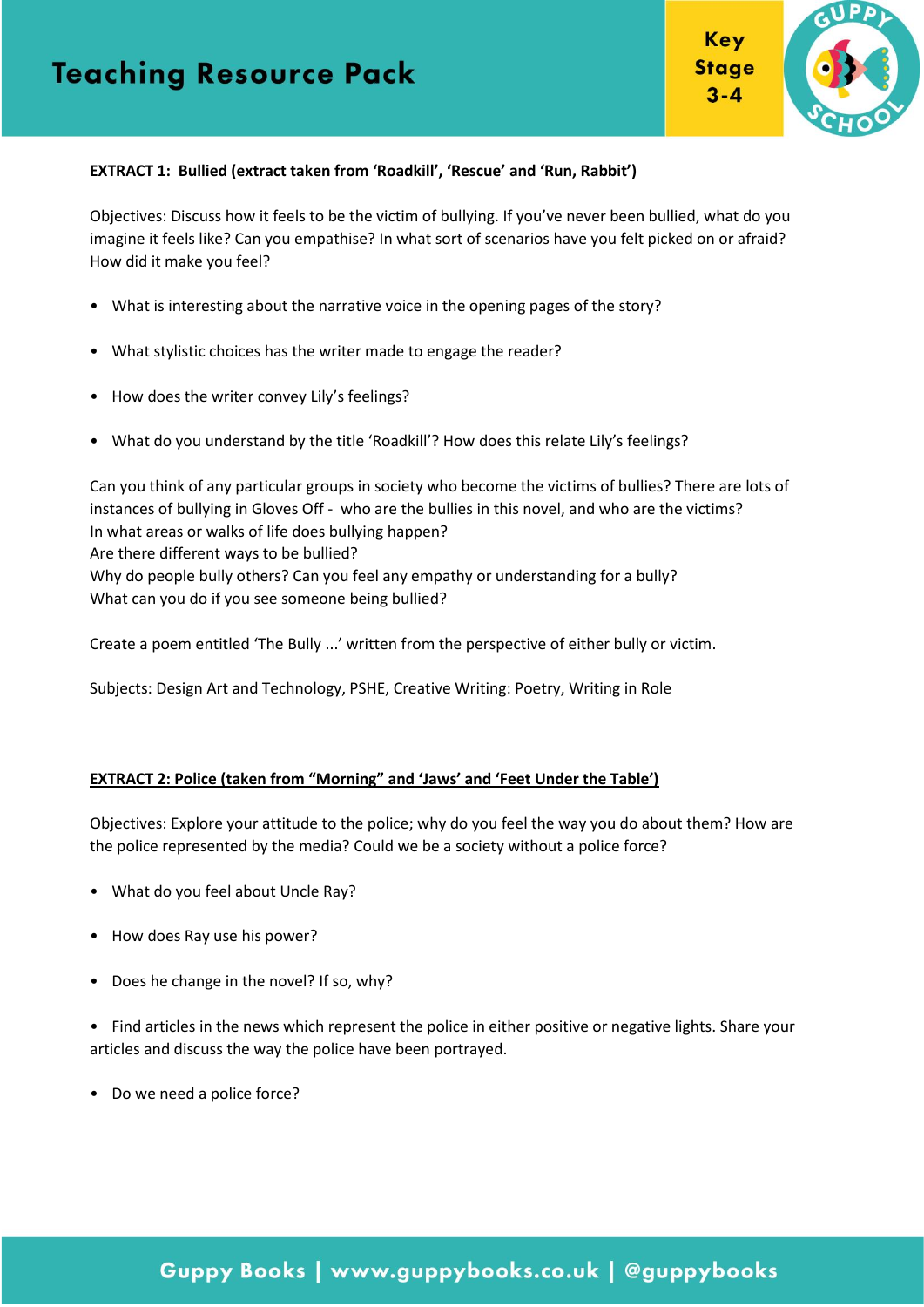

Write a speech in which you argue for or against this idea:

"The police should be abolished. They no longer have any place in our society."

Subjects: Design Art and Technology, PSHE, Speaking and Listening, Creative Writing: Writing to Argue

#### **EXTRACT 3: Revolution (taken from 'And I Get Up Again' , 'Resolutions' and 'Hard')**

Objectives: Explore the idea of revolution - its causes and consequences; use hot seat-ing to explore how this idea applies to Lily.

- In role as Lily, think about what she is thinking and feeling in the extracts you have read.
- Hot seat Lily and ask her about her motivations, hopes and fears.
- Lily retaliates against Aidan with violence. How could this have been avoided? What would you have done?
- Devise a new scene that could have featured in the novel and which explores the idea of revolution: rehearse and present your scene. Do not include violence.

How have societies and individuals historically revolted against injustice? Research a revolution from the past (can be recent past eg the Arab Spring) and present your findings to the class.

Subjects: Drama, PSHE, Speaking and Listening, Design Art and Technology, Literacy, History

#### **EXTRACT 4: Forgiveness (extracts taken from 'Don't Let Me Down', 'No Reply' and 'Leaving')**

Objectives: Explore how the theme of forgiveness is presented in the story; write a letter from the perspective of a character asking for forgiveness.

- Discuss: How difficult or easy is forgiveness?
- How many times can you forgive someone? Is there a limit?
- Have you ever forgiven someone for something and regretted it?
- Have you ever not forgiven someone and regretted it?
- How can someone prove they are truly sorry? Should they have to?
- In Gloves Off the characters treat each other in many harmful ways.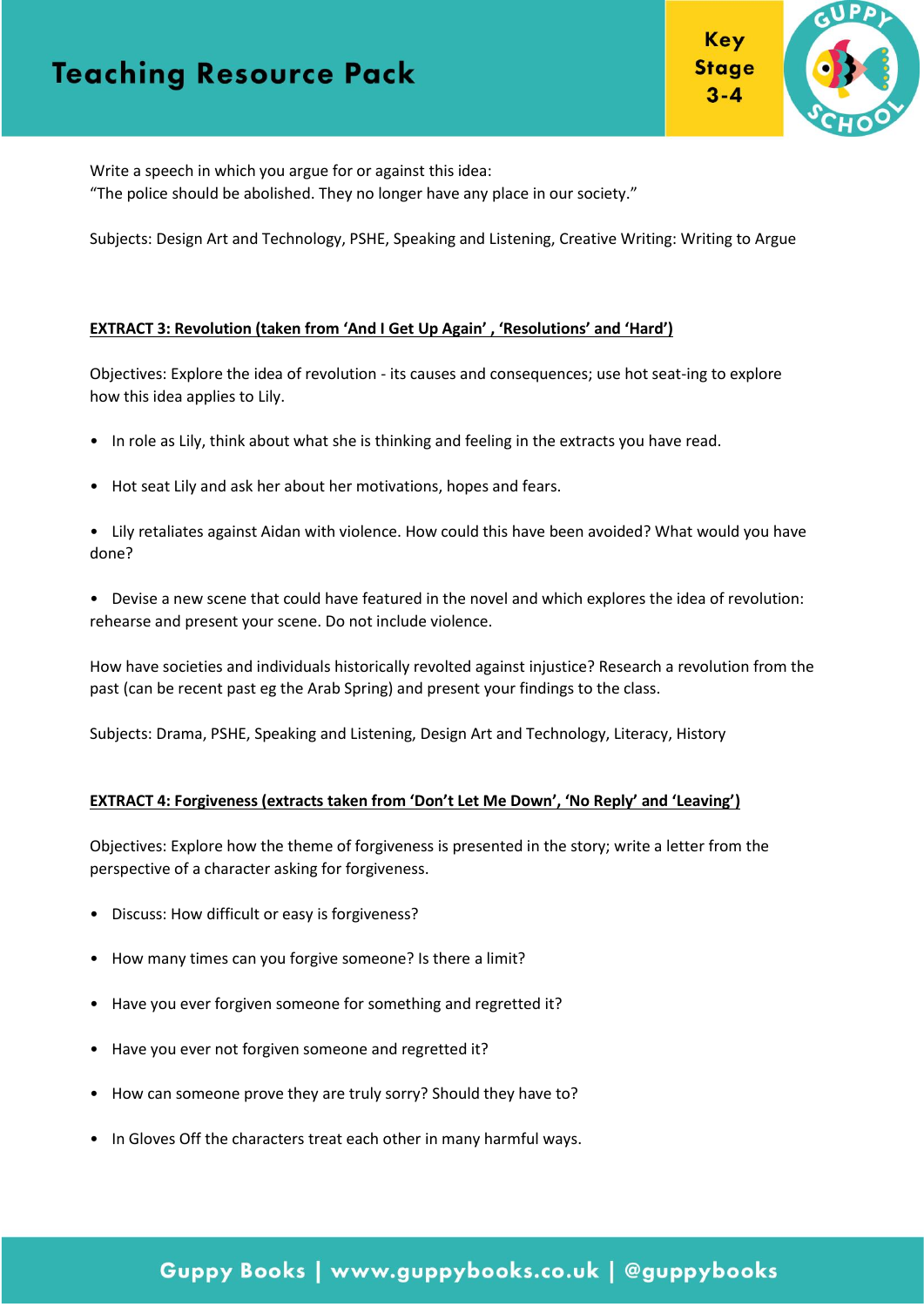

 $3 - 4$ 

Brainstorm all the things that the characters need to forgive each other for.

- Are some of the events/actions unforgiveable?
- Is any human ever irredeemable?

In character, write a letter from Ryan, Rose, Ray, or Lily (or any character or your choosing) asking another character for forgiveness.

Subjects: Literacy, PSHE, Speaking and Listening, Creative Writing: Writing a letter, Writing in Role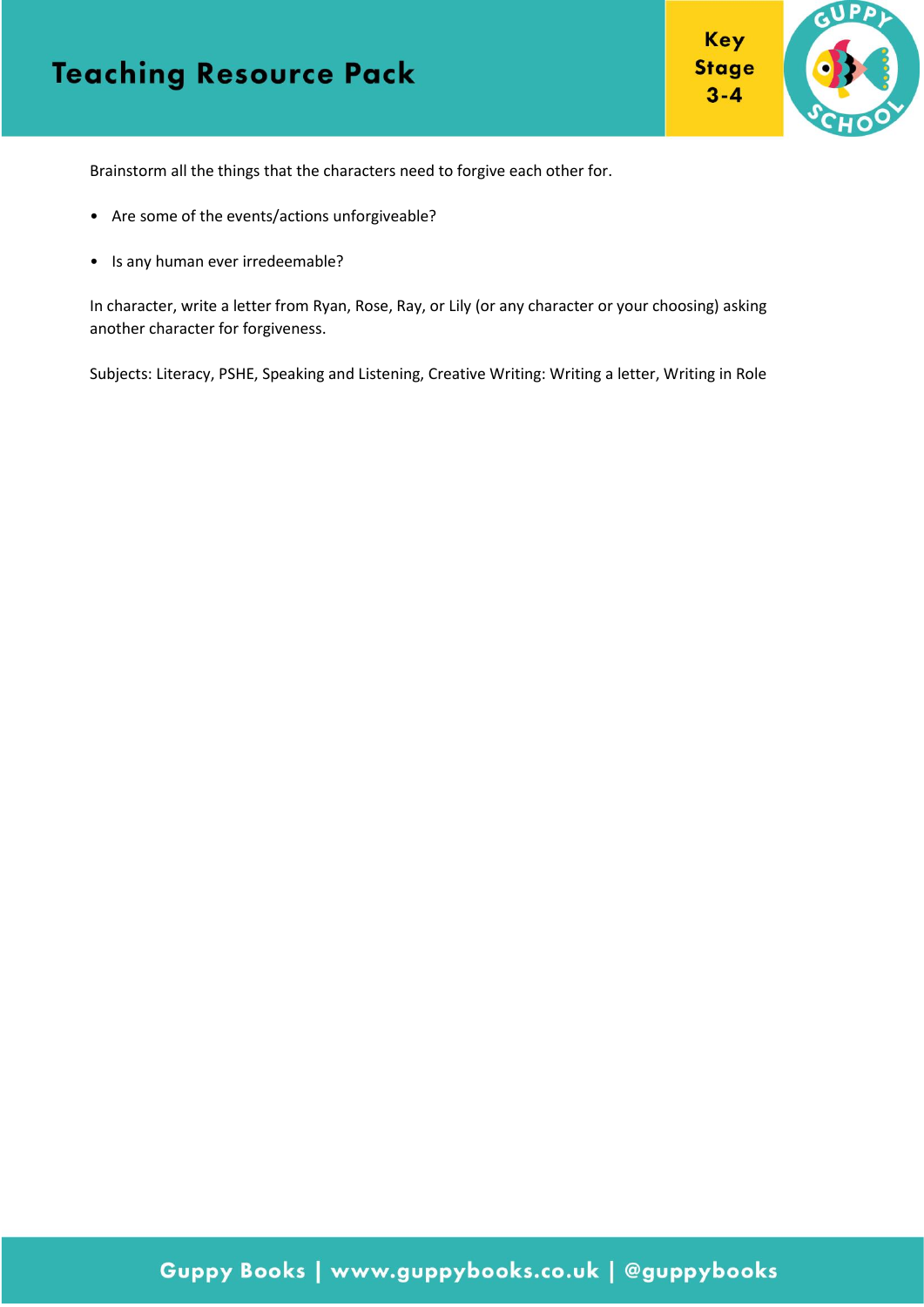

#### **EXTRACT 1:** Bullied (extract taken from 'Roadkill', 'Rescue' and 'Run, Rabbit')

#### **ROADKILL**

i taste the street –

it's filthy,

gritty and hard,

and it has

knocked

all the

breath

out of my body.

| slammed low, |
|--------------|
|--------------|

i grope for my bag,

stinging shame in my palms,

on my knees,

and my chin.

i don't get up.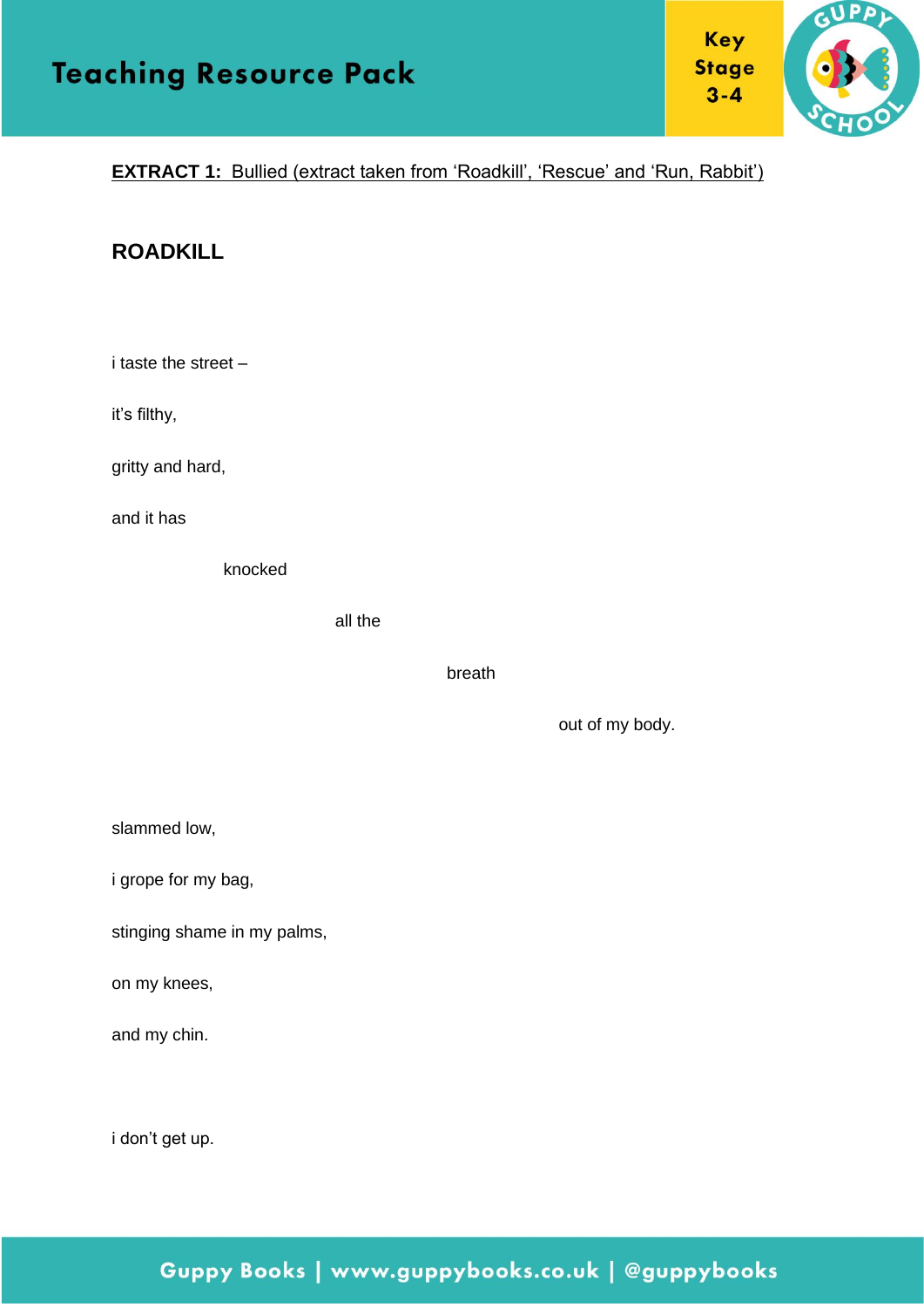



i stare at the ground,

something in my eye.

#### **RESCUE**

waiting for the thunder of feet to fade,

for the taunts to be swallowed

by the blare and shout of traffic –

who finds me?

who scrapes me off the street

and helps me home?

(oh, god,

how long did i

lie

there?)

i don't like to be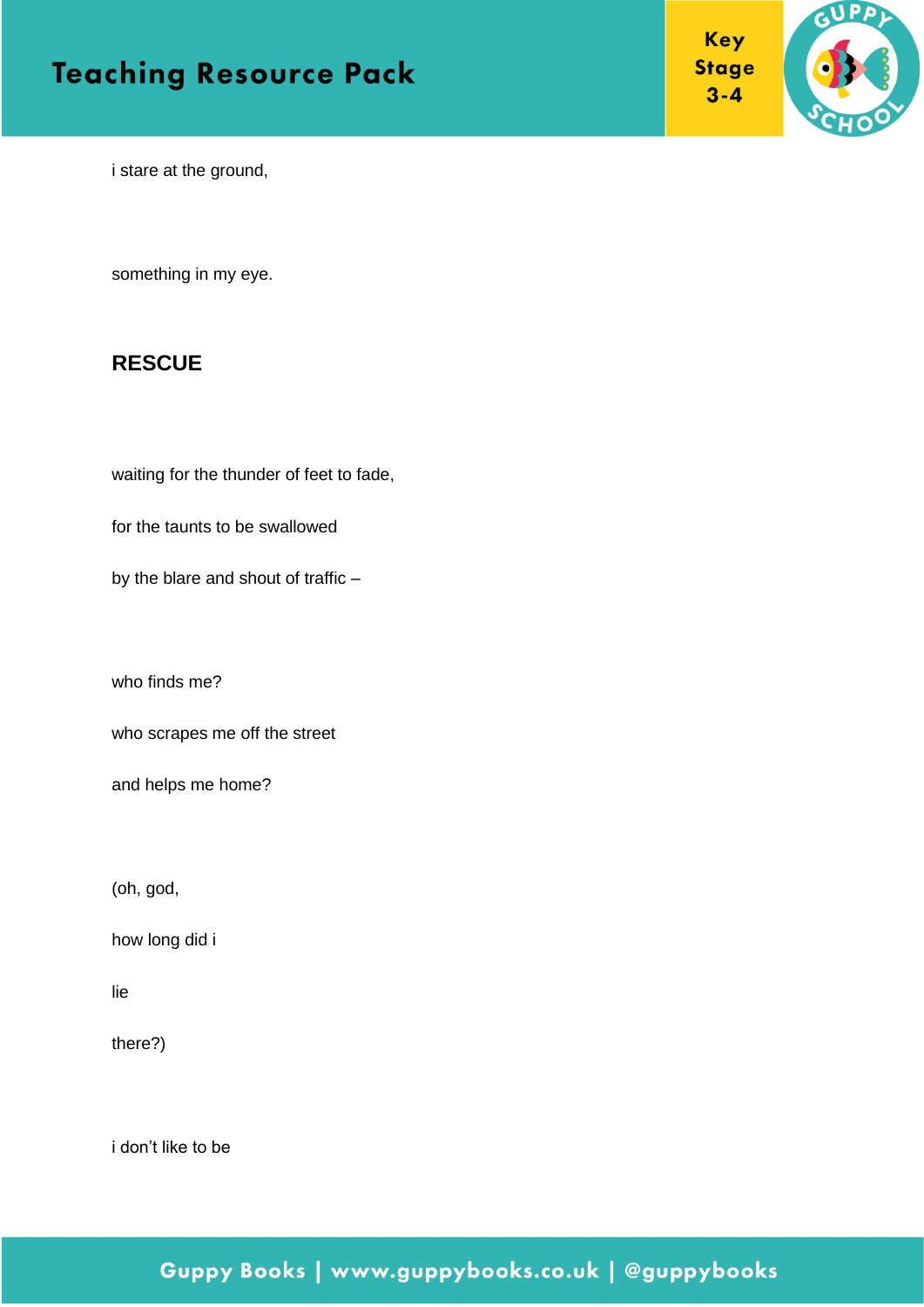#### SEEN.

and – like *that* –

#### SPOTTED

#### at my worst.

i like to pretend

that no one knows

who i am,

that i'm hiding well,

hiding here,

in front of you –

invisible,

nevertheless.

but when you're

down and out,

knocked

on the ground,

crumpled –

it's clear that someone put you there,

and that you didn't fight back.

#### Key **Stage**  $3 - 4$

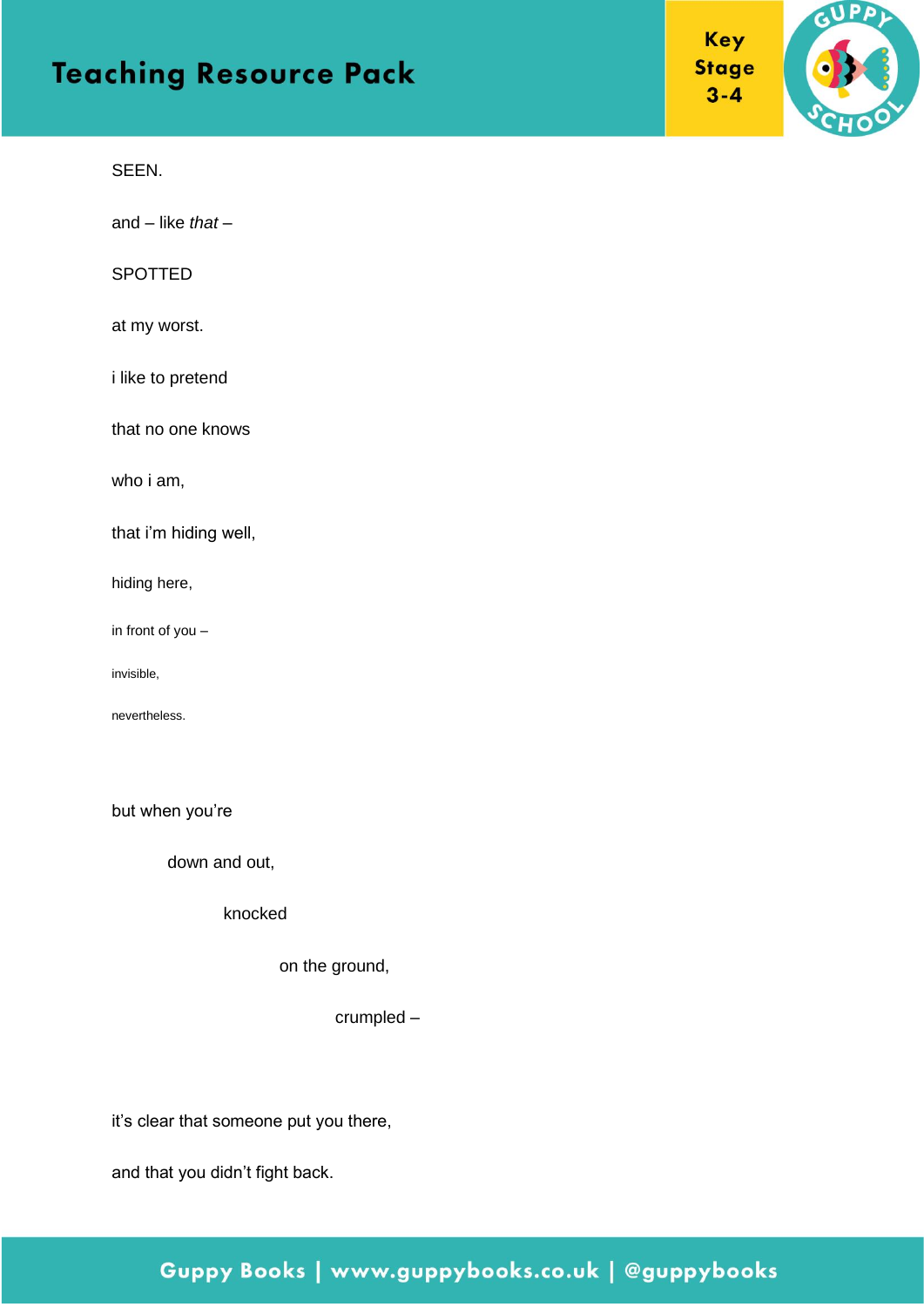



too weak.

too wet.

even so,

i remember to say thank you

to the woman who drives me home.

manners cost nothing.

#### **RUN, RABBIT**

the varnish picked clean away,

i chew my nails,

wonder, should i leave?

mollie dances towards me,

pulls my hands and drags me up and off my chair,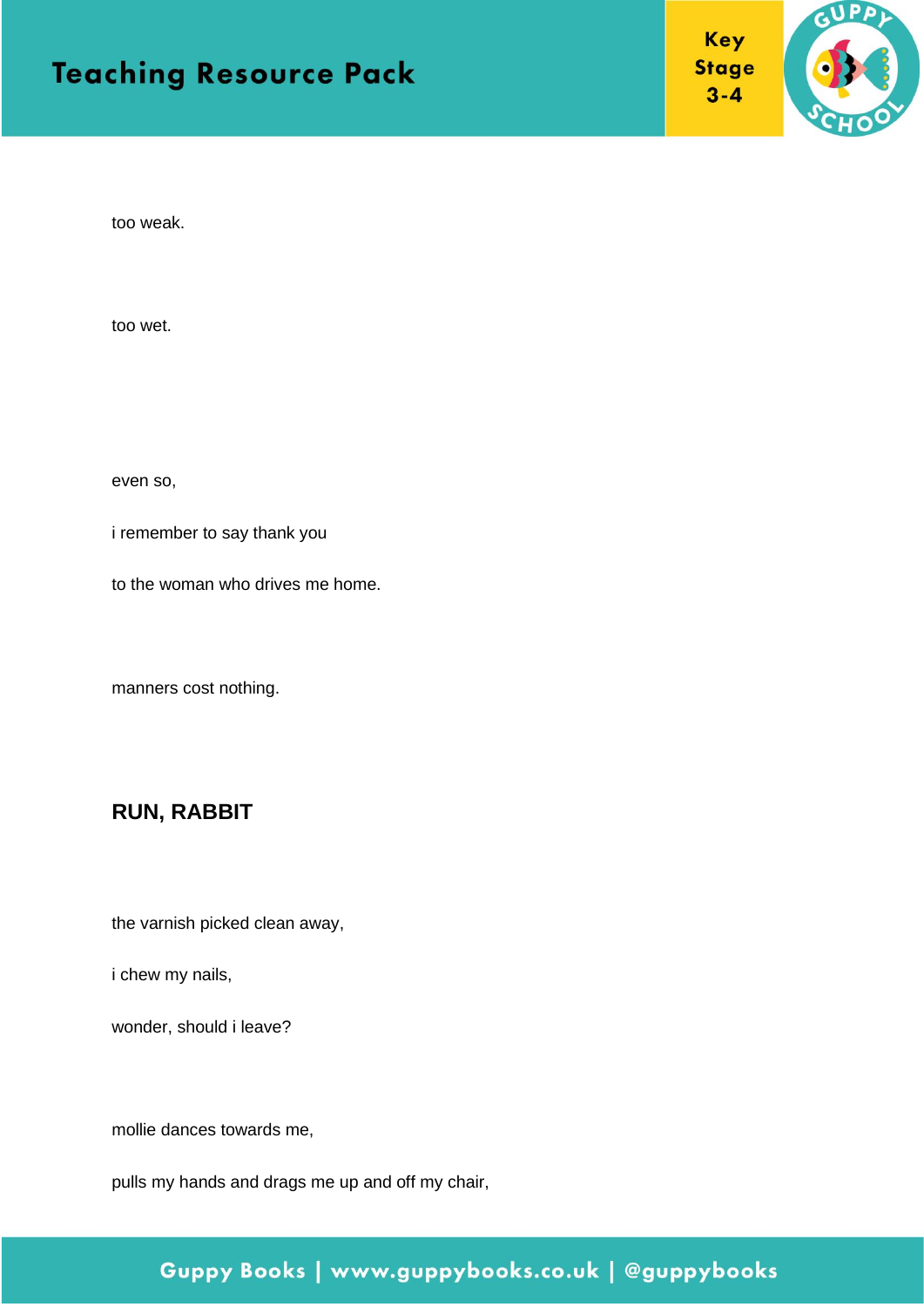



into the crush.

out of the edges, out of the darkness,

i totter centre stage

the beat thuds

i like the boom of it,

catch the rhythm,

move my feet and hands and arms,

begin to

twist and dance beside my friend –

next to her no one will notice me.

but kids from my year

circle near,

clapping, smiling,

jumping to the beat.

"go lily, go lily!"

what?

my skin prickles

i look for the door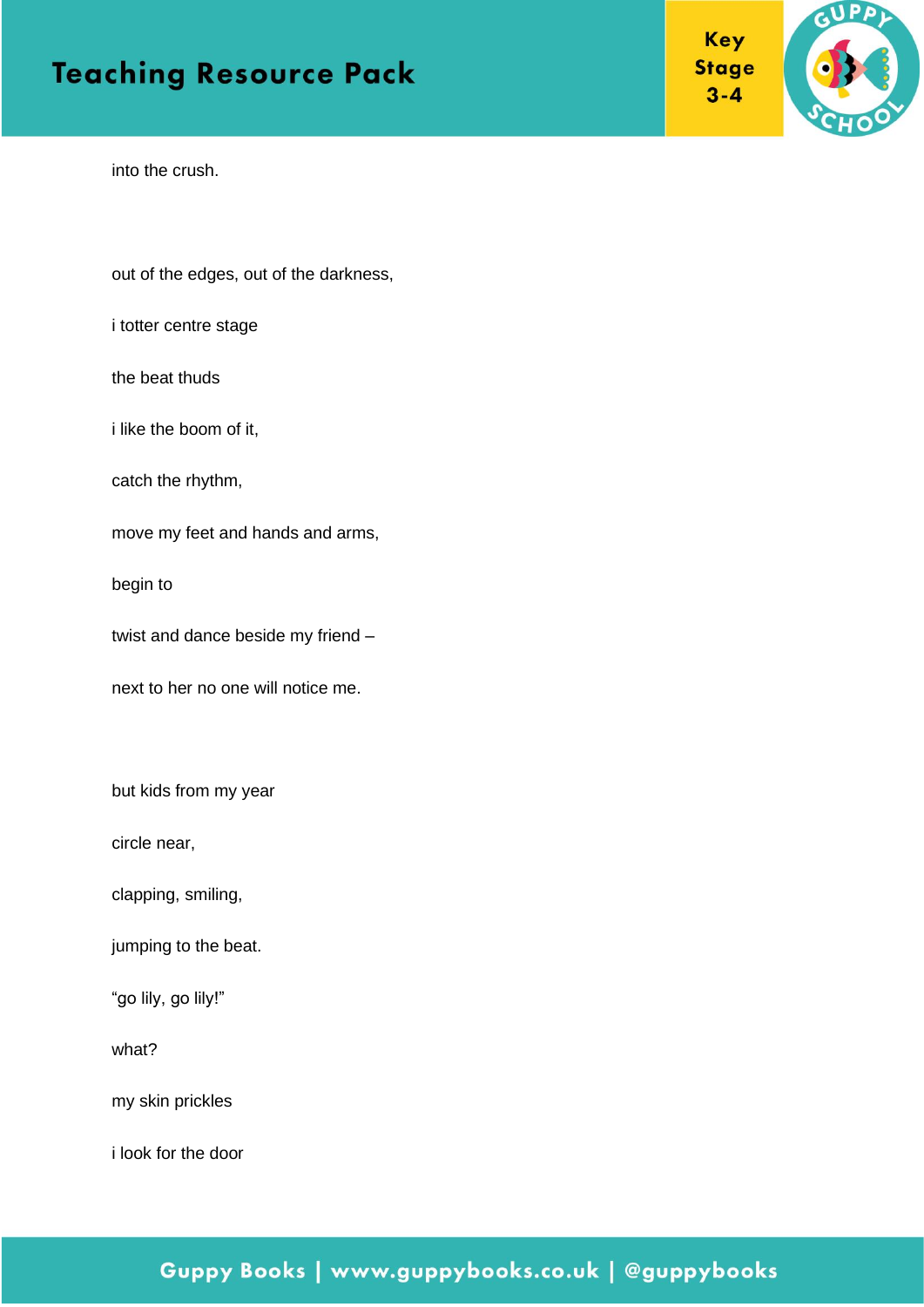



mollie steps back, becomes the crowd, lost –

i can't catch her eye.

| another face |  |
|--------------|--|
|--------------|--|

aidan vaine.

he dances closer

so

i step away

he shakes his head

and pulls me in.

#### **panic.**

heat

spreading

over

my

cheeks

and

neck,

itchy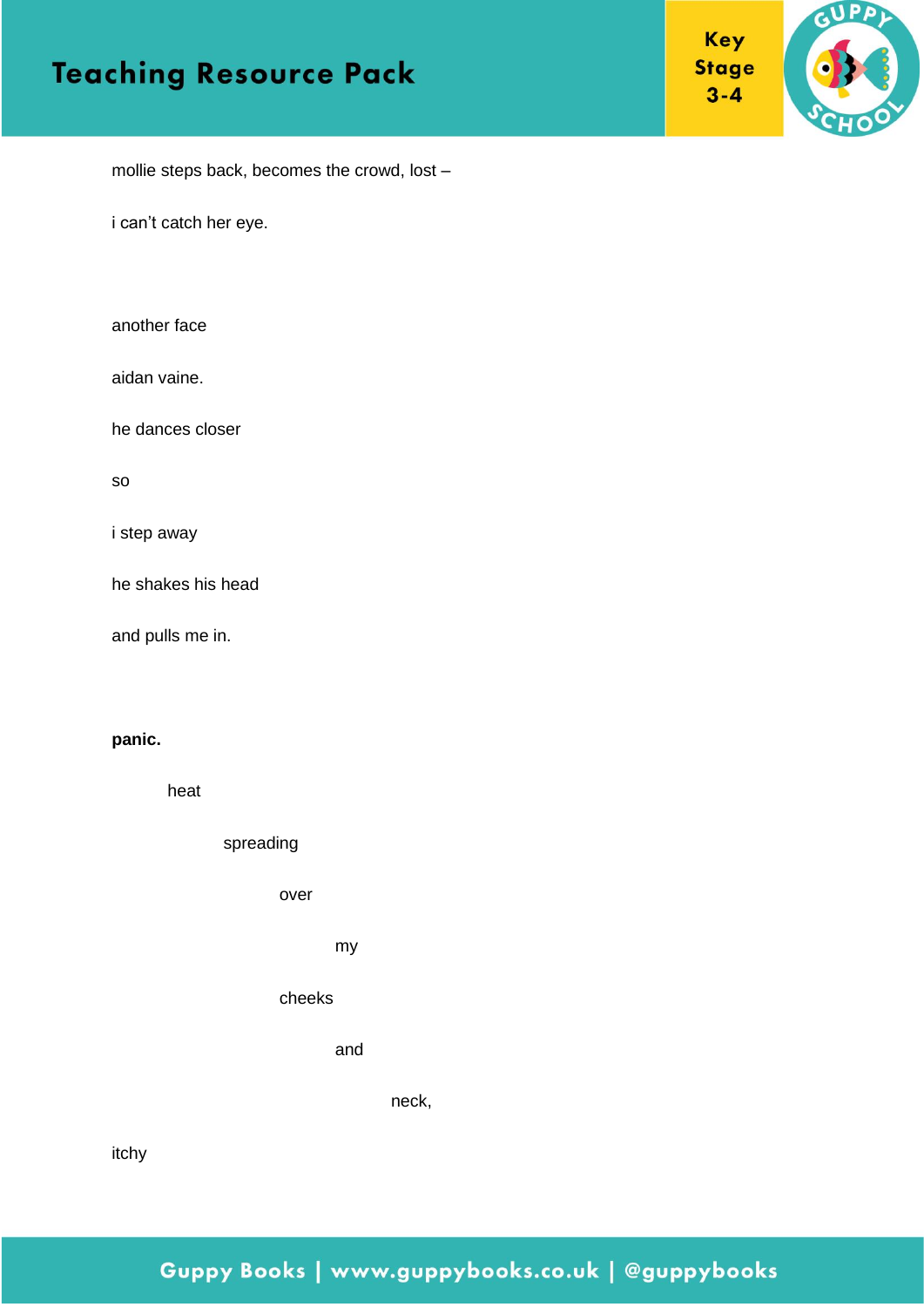

red

**panic**

#### crawling

up

and

over

my

chest.

GUPPY

Key

**Stage**  $3 - 4$ 

"come on, let's see you dance,"

he says,

and –

when nothing happens –

except that he just nods

and smiles – a smile that is not a smile,

a smile that threatens more than it could say –

i hesitate,

then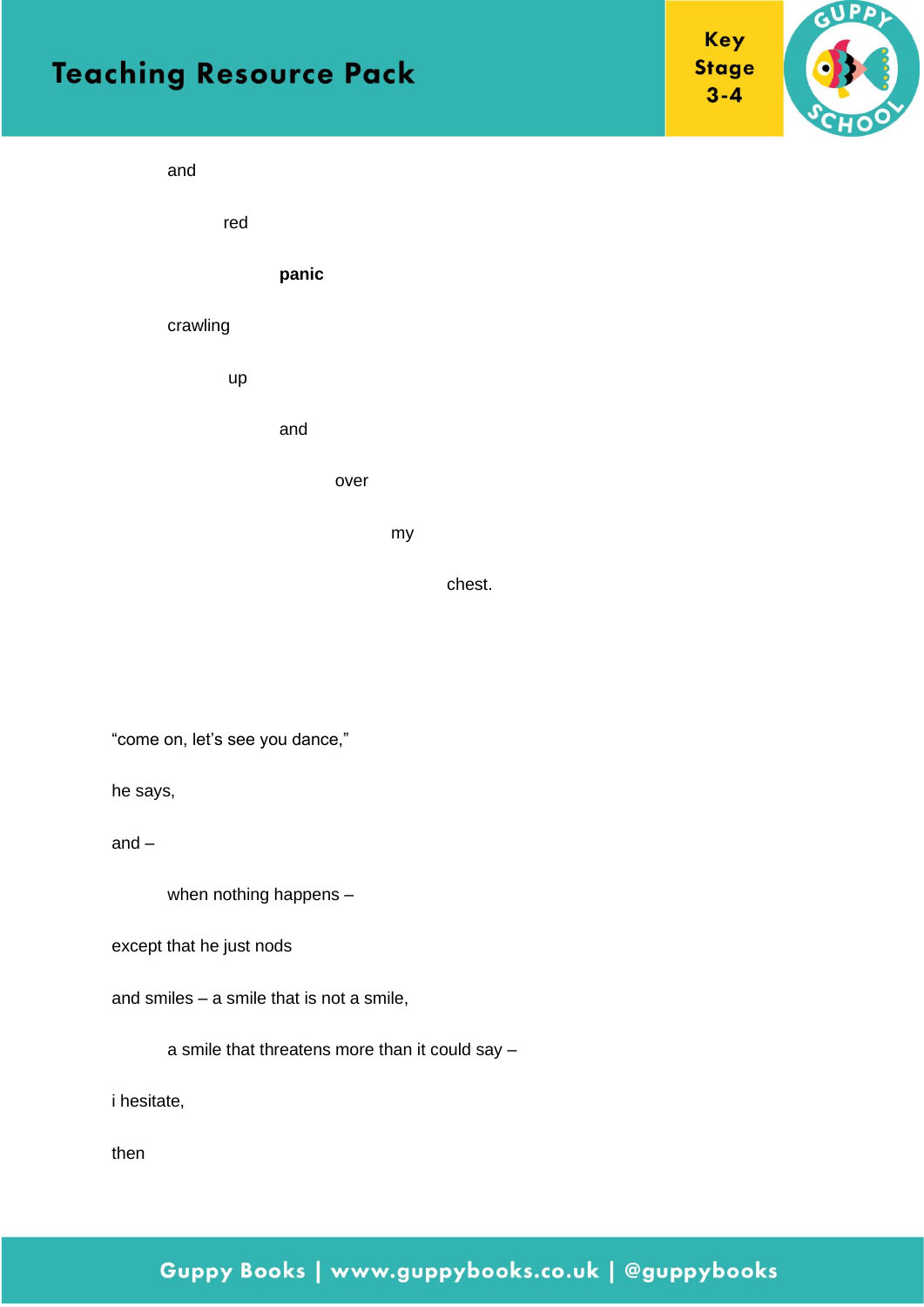GUPP

Key

**Stage**  $3 - 4$ 

decide

okay.

what choice do i have?

aidan gets closer.

i've never liked him,

never, ever could.

but everyone is watching,

and everyone will see

that maybe it's okay

to like a girl like me.

aidan plays football,

thinks he's a man.

he's all mouth and muscles,

there's stubble on his chin.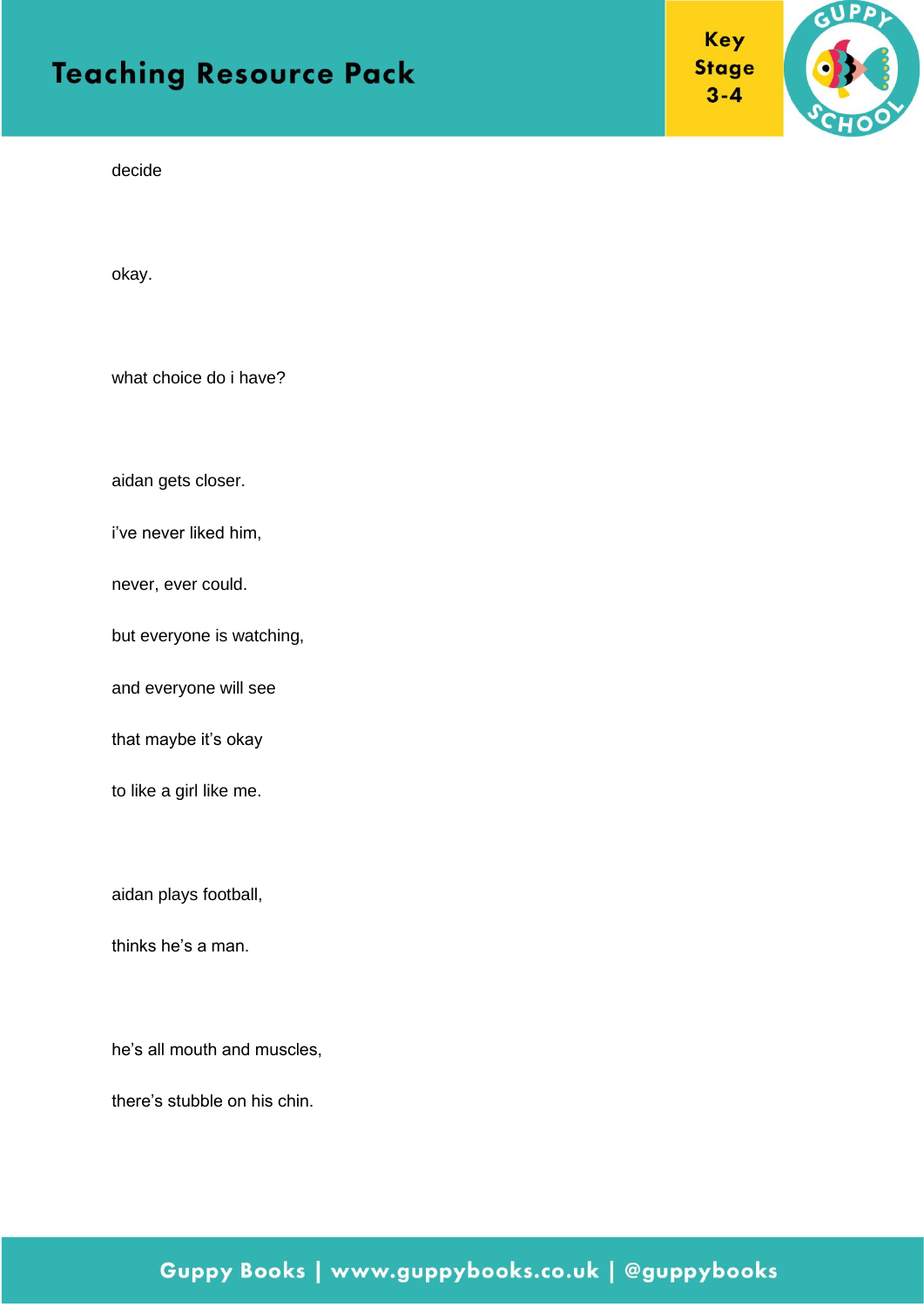

everyone hears about the girls

he says he's had.

and the things he's done on a friday night

drunk

and

high.

time i

sidle off,

sit down,

safe,

because right now

vertigo strikes –

i wobble,

almost fall

but he isn't letting go.

he's closer still,

his breath on my cheek

sour, not sweet –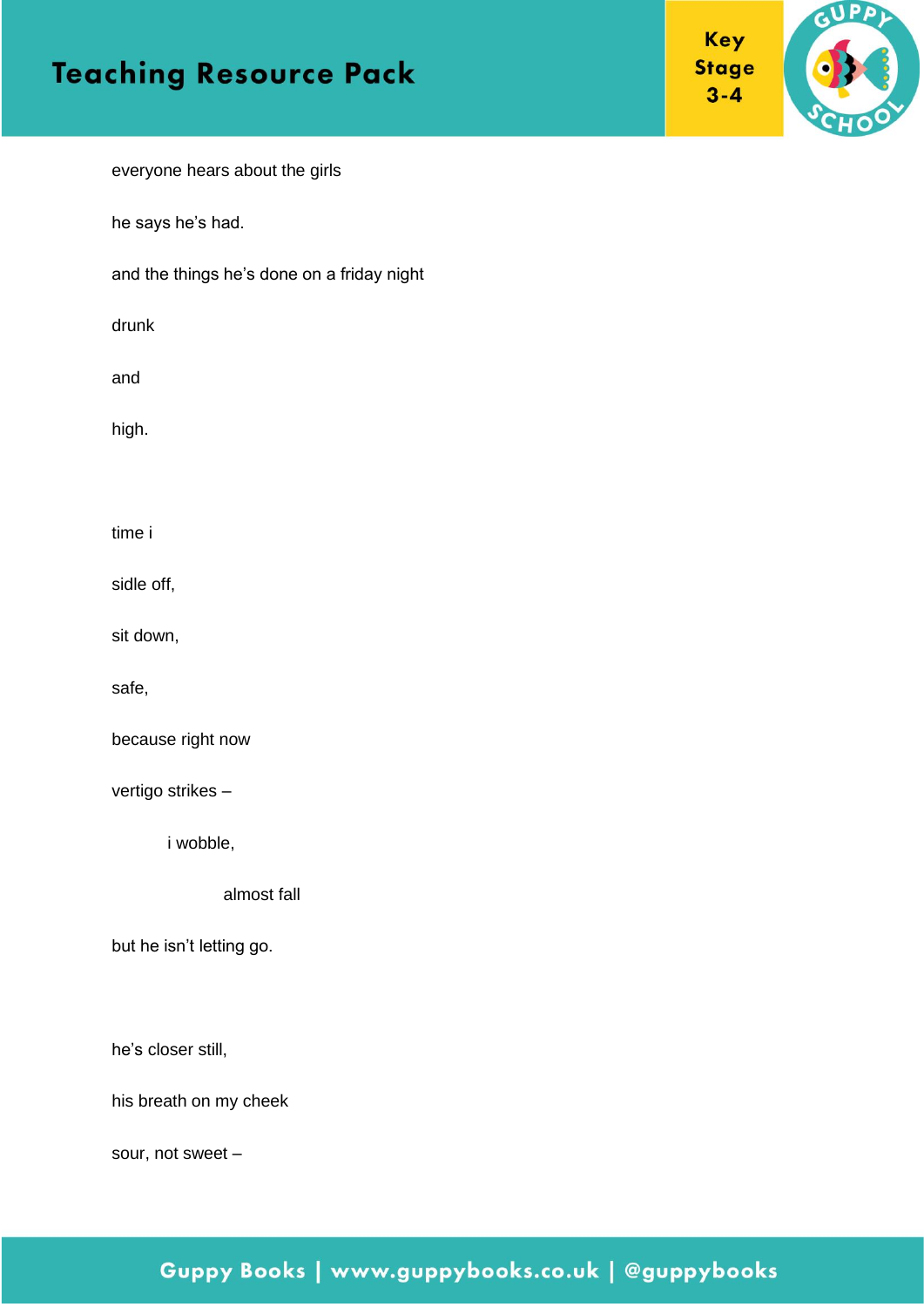

warning signs.

he smells of drink.

i lean away from the scratch of his skin

the thickness of his face,

and heavy breath.

but he's moving nearer, stretching towards me,

towering over me.

it is the first time a boy has

touched me like this,

been so close.

well.

(unless you count that time

last year

another party here,

they're all watching porn.

her brother

pushing your hand

into his pants.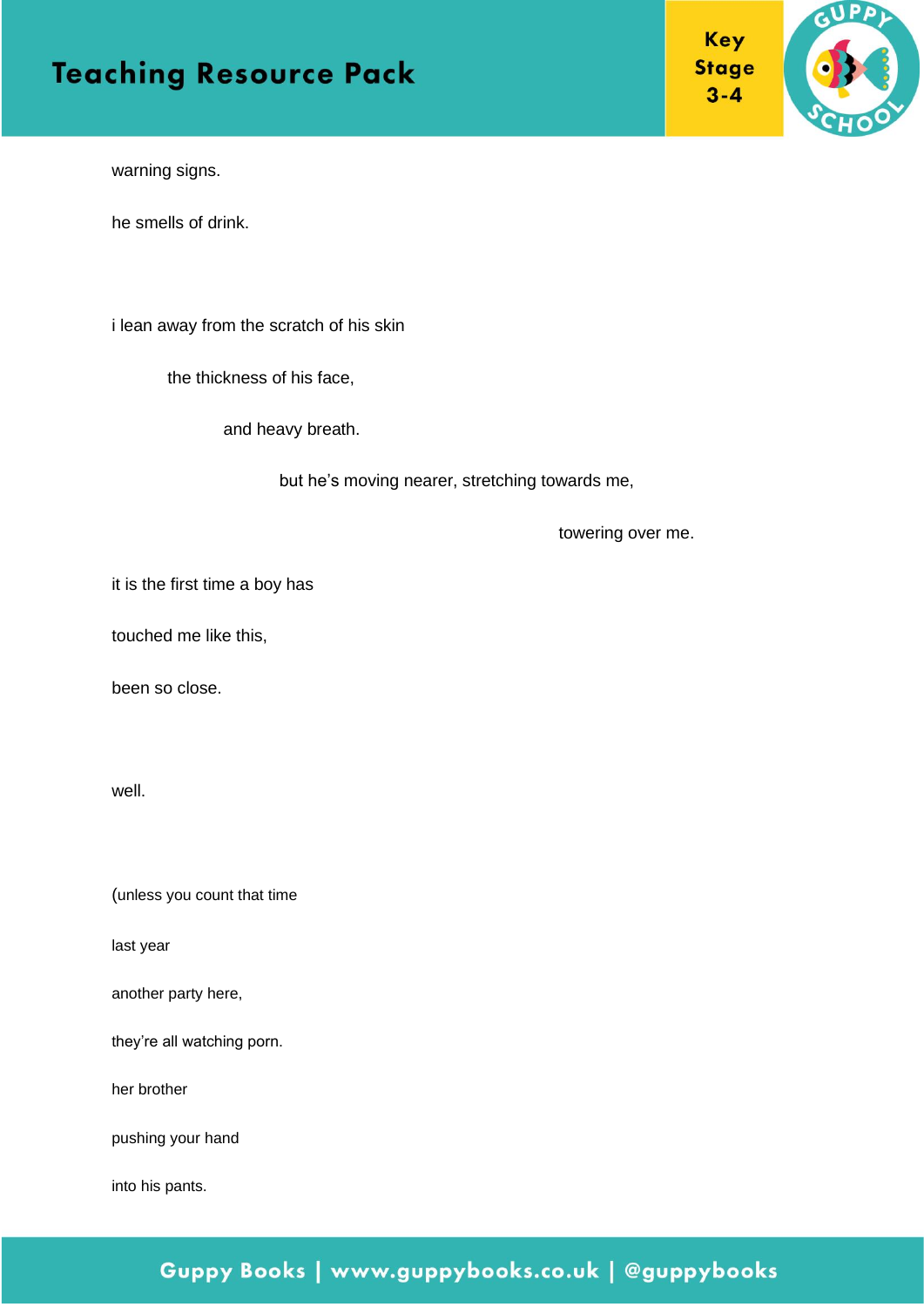#### you freeze.

you

do not know

if you have the right

to scream.)

backing away

i think i'm smiling,

even as my heart hammers

because

he'll feel the sweat on my skin,

the bulges at my waist,

he will know,

if he touches me

everything i hide.

(he knows already,

fool –

didn't he hurt you

on your way home

from school?)

## Guppy Books | www.guppybooks.co.uk | @guppybooks

Key **Stage**  $3 - 4$ 

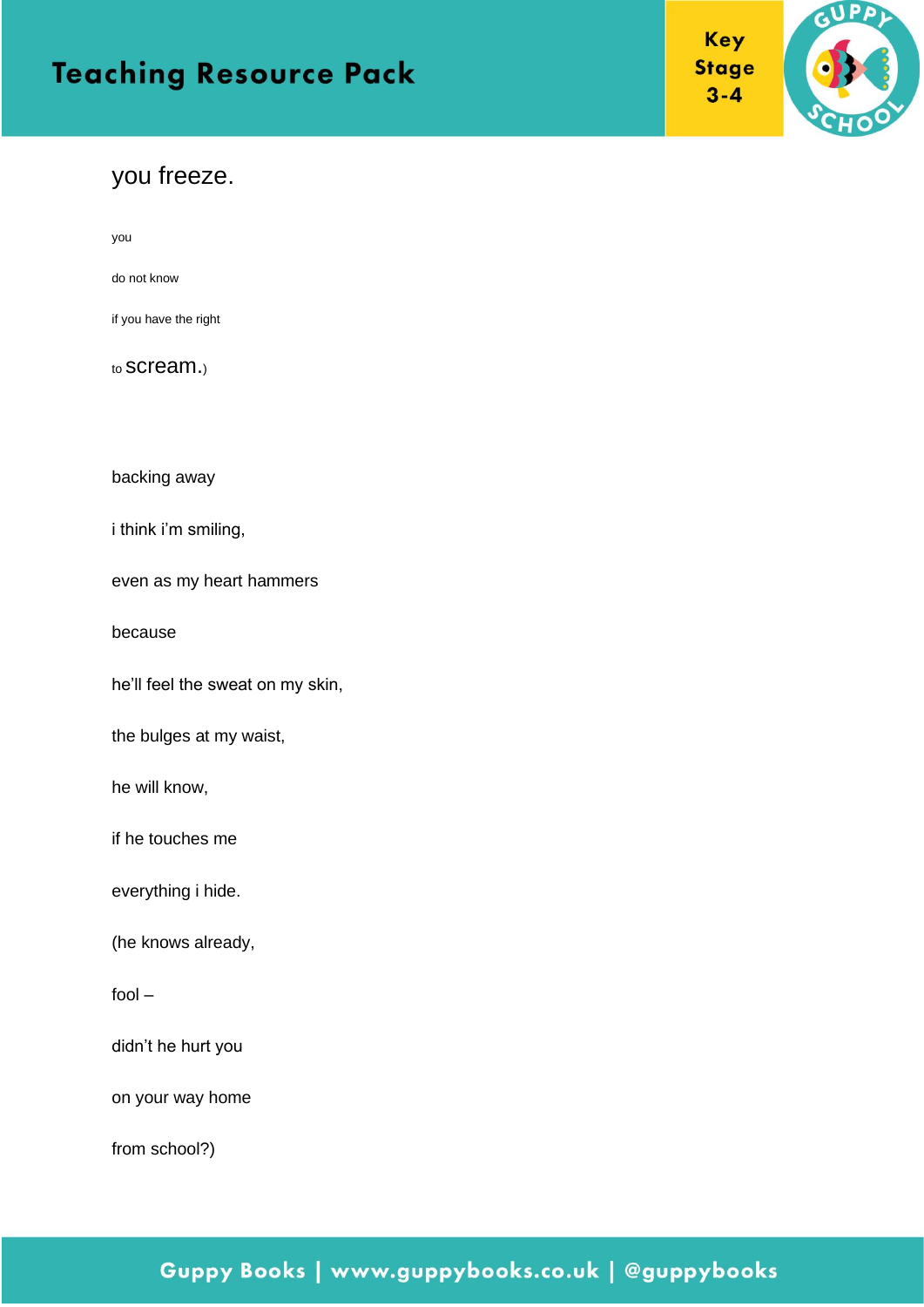



i force myself to last

another second

and another.

look into darkness and it stares right back –

with an eye that

blazes,

angry and alive.

aidan's arms are tighter, he's welded to me now,

as the beat explodes,

and i'm crushed into his bones

the music

rises,

it's pulsing, pounding,

juttering and demanding,

and aidan has me around my waist.

he's shouting like he's having fun,

a whoop!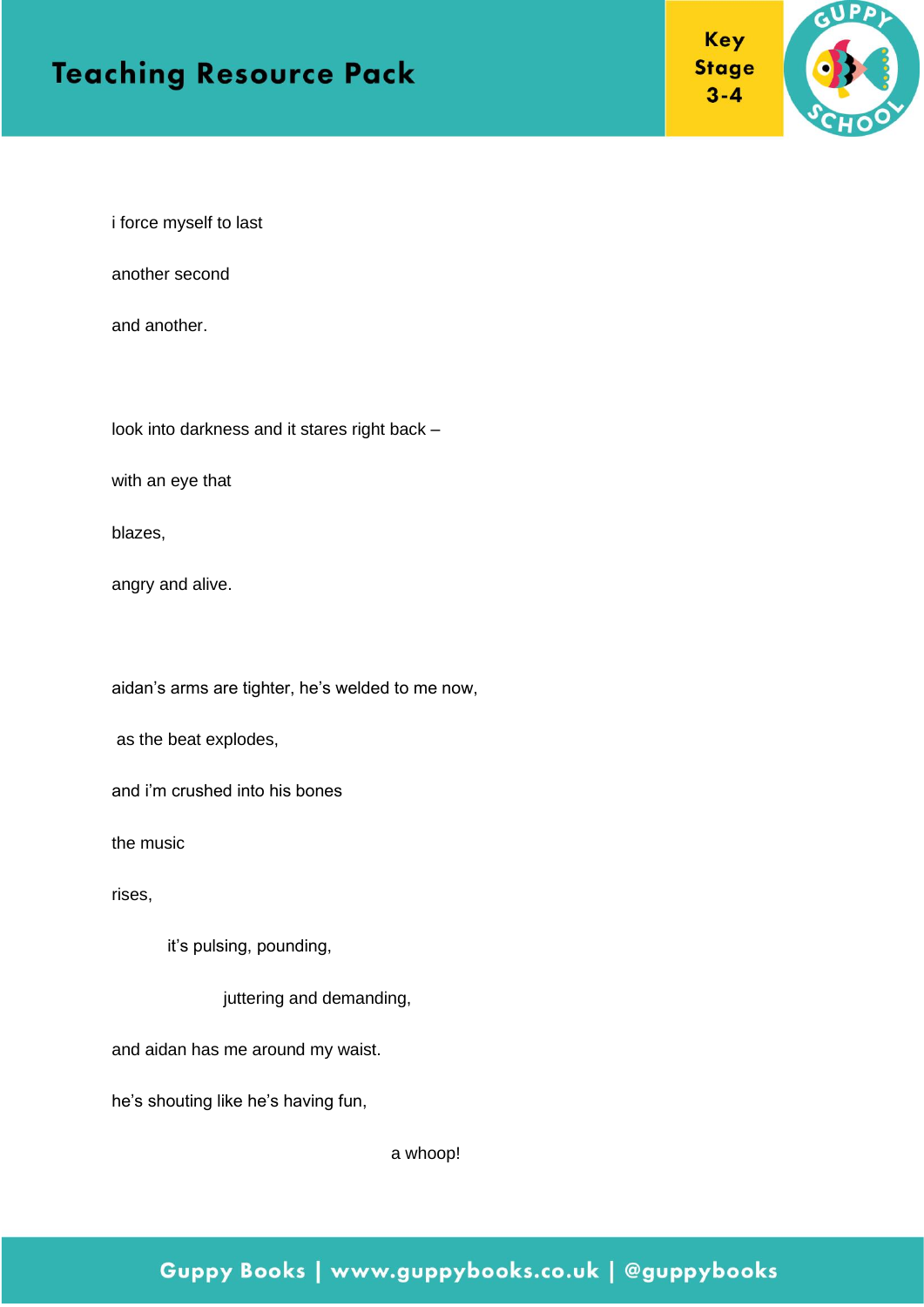



another!

faces leer,

fists punch the air, as they close in

on him

on us.

hands and hips and mouths,

making gestures,

something foul,

obscene.

something i wish i hadn't seen.

and aidan's laughing,

then whispering in my ear.

what is it?

he's still holding on.

*what?* I say.

lean back, away.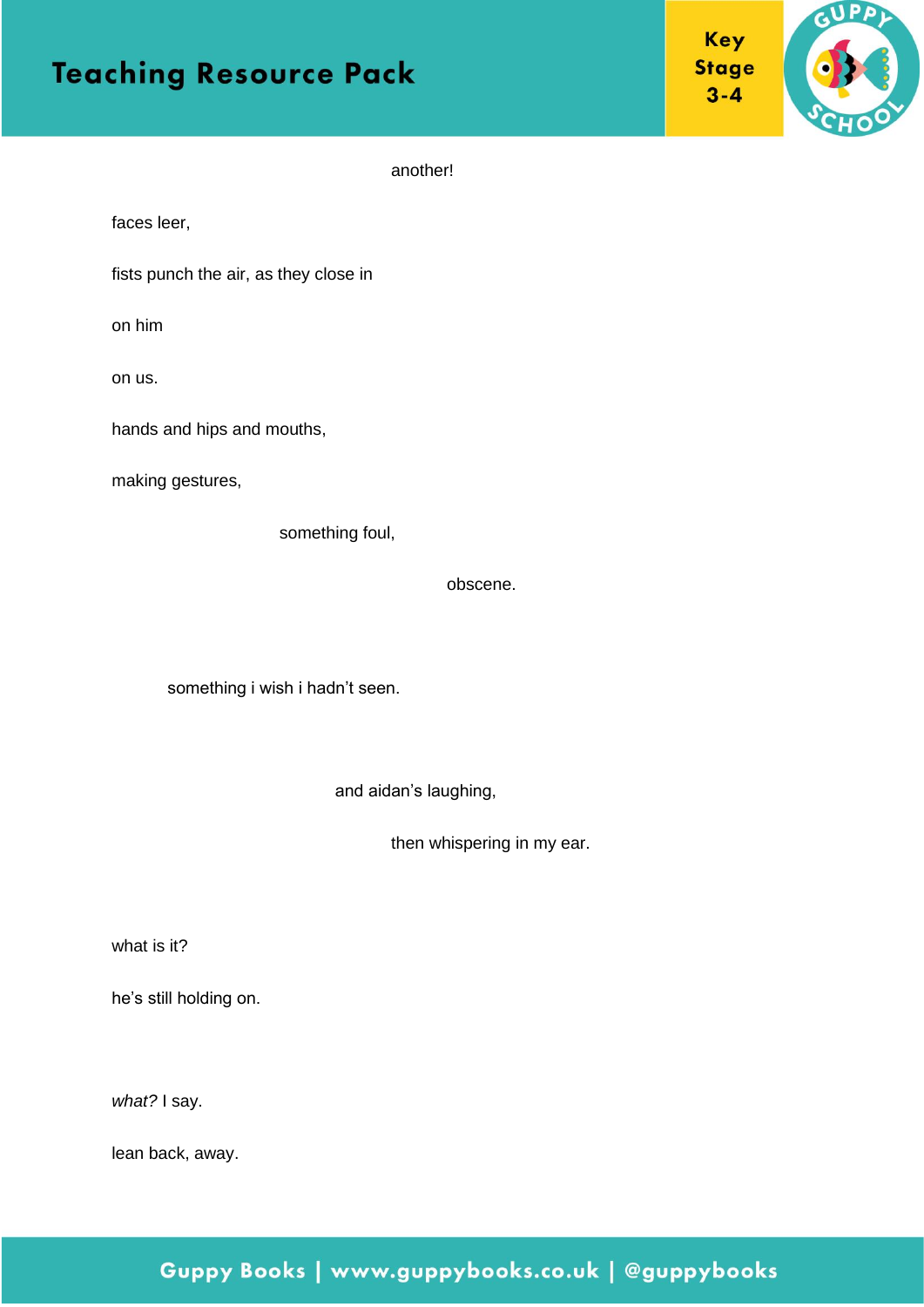he laughs.

he smells of dead things

of the alley near our house

of the leaves

and the gutter

and i can smell my own fear

its stink on my skin.

he's swinging

me

round and round

**"Yee Ha**!" he cries,

#### **"Yee Ha!"**

and i shrug and struggle,

but i cannot throw him off,

he's got my clothes, my flesh

my body in his hands



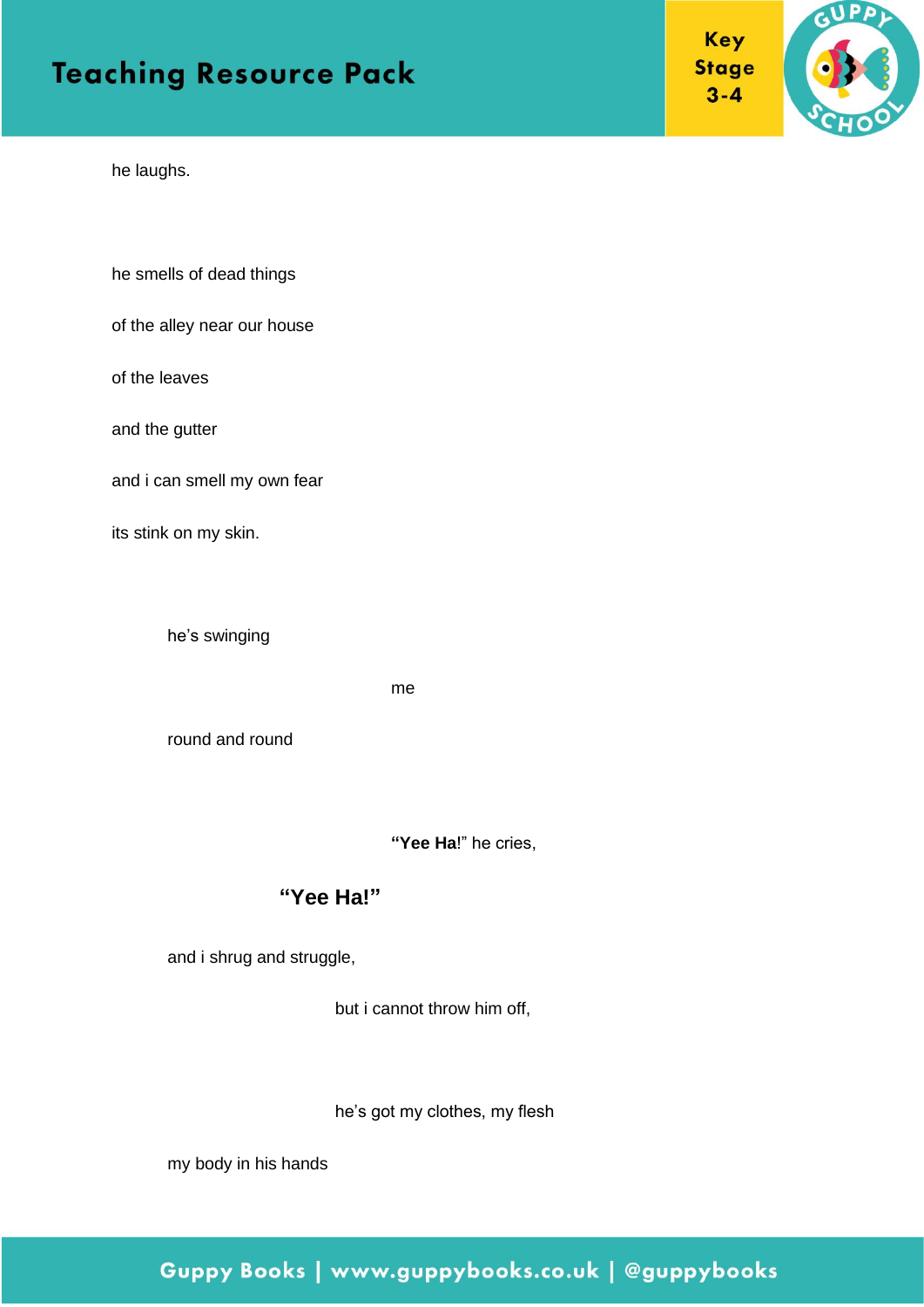

and he's pulling and grabbing, riding me –

on my back, so heavy he's crushing me,

bucking

and squeezing

buttons popping

my brain exploding

no one hears me

or knows i'm screaming.

#### **"Yee, Ha!"**

he hollers,

as he spins,

and my

feet are tangling, my clothes are tearing,

ripping, in tatters,

i grab at my top,

try to hide my breasts, my flesh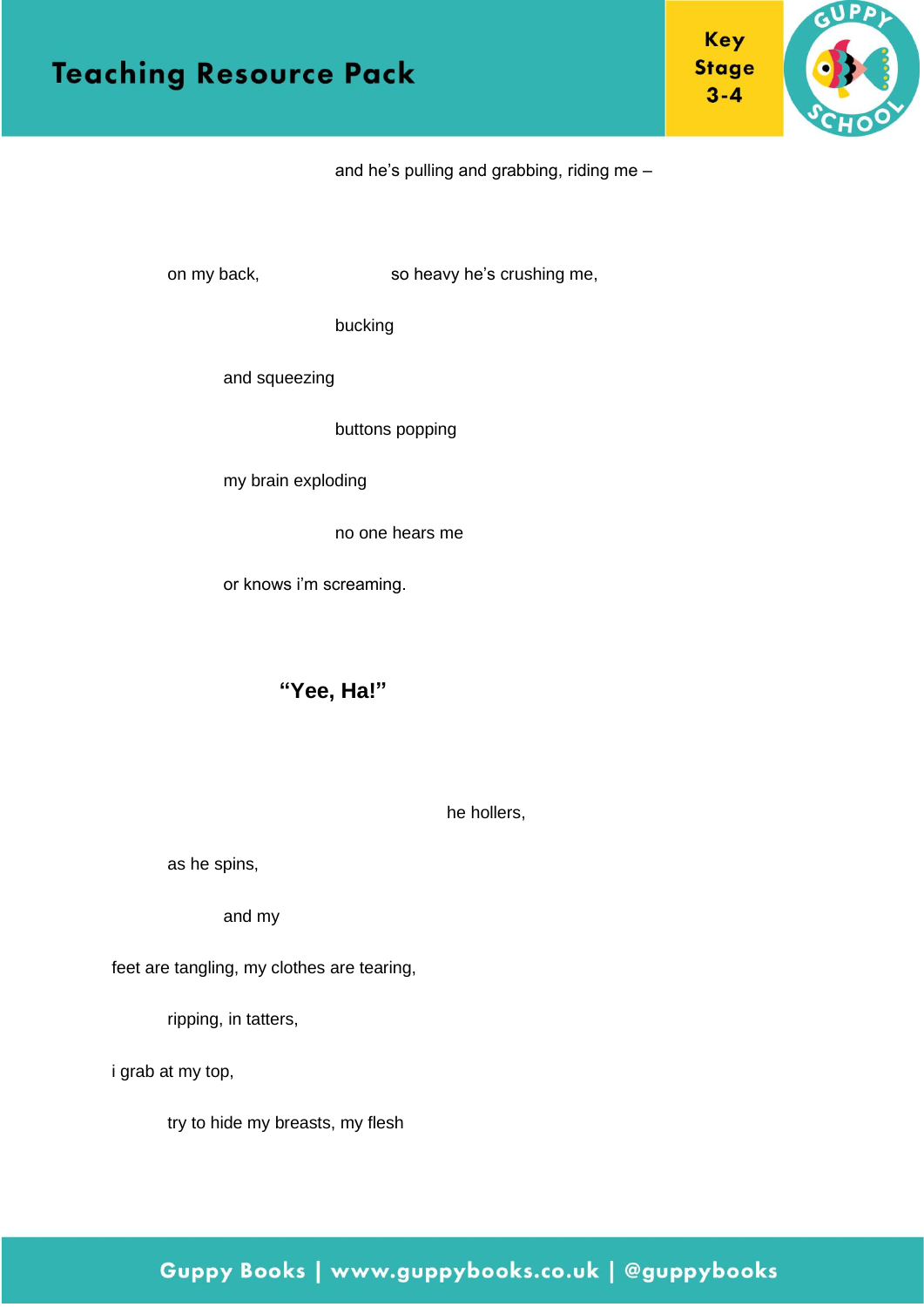Key **Stage**  $3 - 4$ 



but

he won't let go.

they're roaring, jeering,

bent double, laughing –

and aidan holds on.

how long is it before i get away?

i shake.

face burning

throat raw

eyes streaming.

everyone saw.

i stumble somehow out of there

force my way free.

mollie's disappeared,

but,

i hear her laugh

and crow,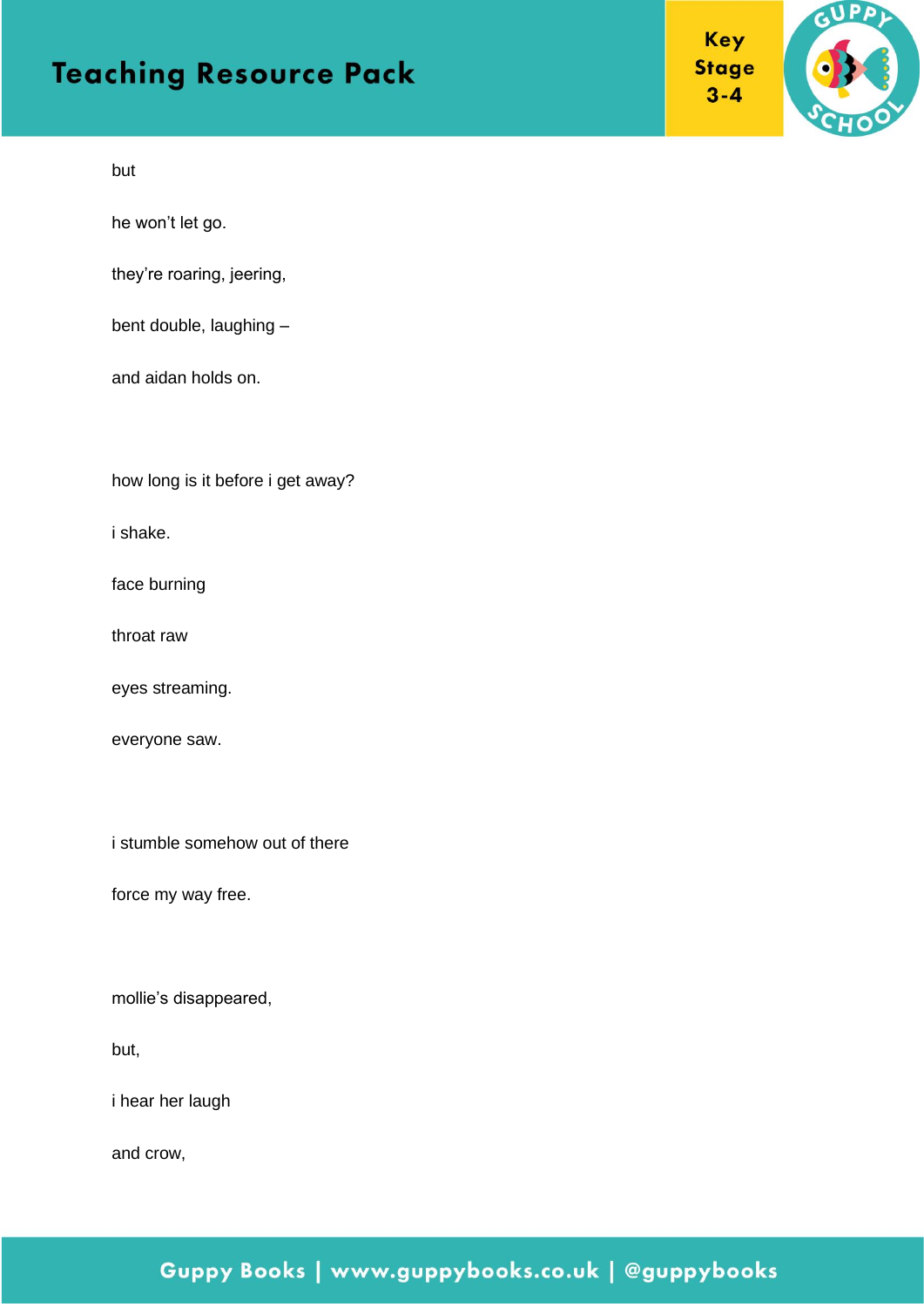

**Key** 

 $3 - 4$ 

"did you see the state of her?

those shoes!

can you believe she thought

that we actually wanted her here?

the mess of it!"

outside autumn's arms are thin and cold.

#### **EXTRACT 2:** Police (taken from "Morning" and 'Jaws' and 'Feet Under the Table')

#### *"***MORNING***,"*

he says, sitting there,

feet under the table,

cooked breakfast round his mouth,

mopping up yolk

with a piece of fried bread.

"all right? get the girl some grub, bern. lazy cow,"

he says and laughs,

eyeing me,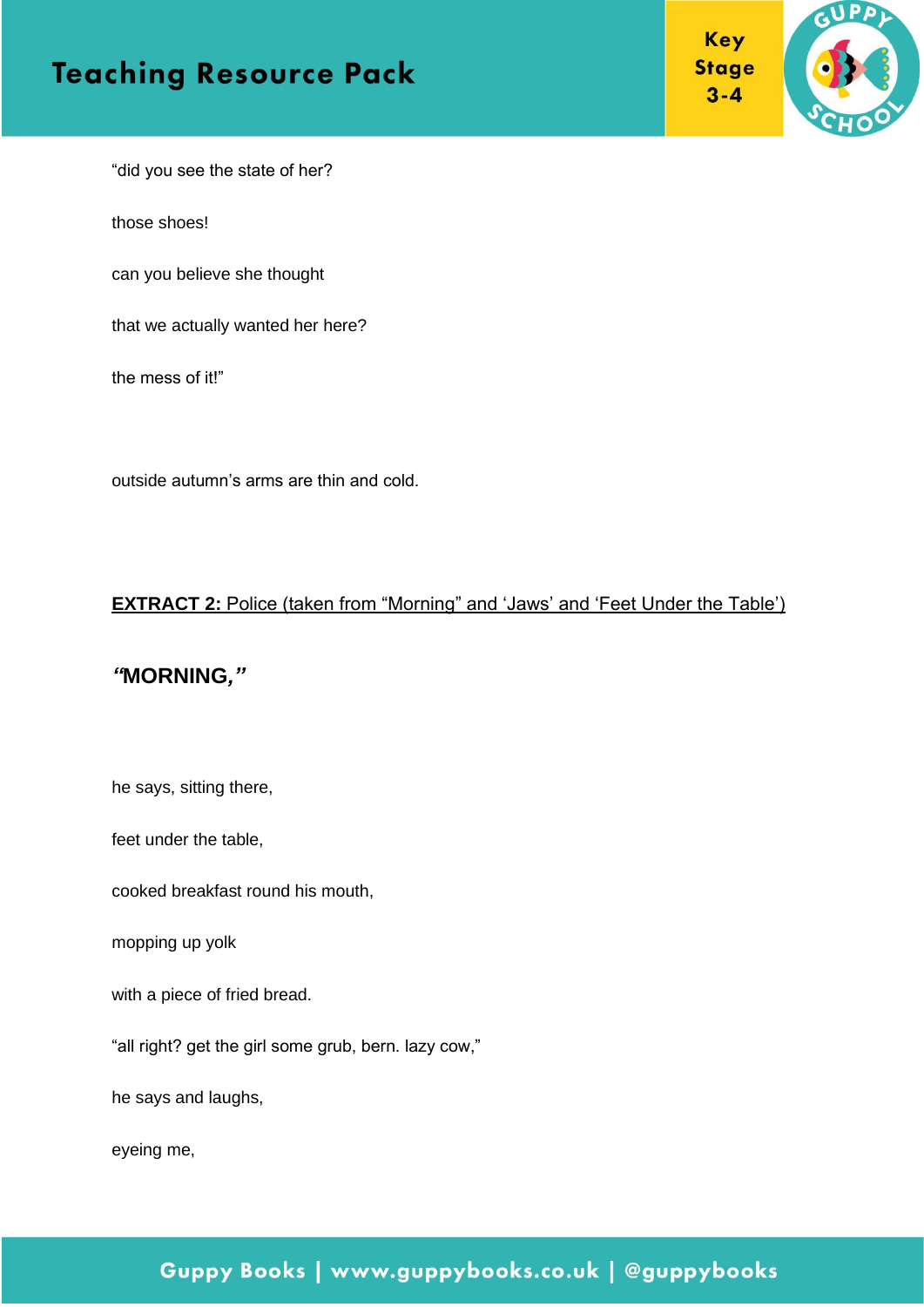GUPP

**Key** 

**Stage**  $3 - 4$ 

no card or present, that's no surprise.

mum steps to the cupboard,

her face grey and pouchy,

yawning behind her hand.

they've talked all night,

his voice echoed

up the stairs,

into my room,

vibrating, deep and low.

he likes the sound of it,

sings karaoke at the weekends,

when he can.

and now this morning

ray is brazen,

has shaved his face

with one of dad's razors.

"she never did pull her weight, eh, lil?"

he laughs at his joke, gestures at my mum,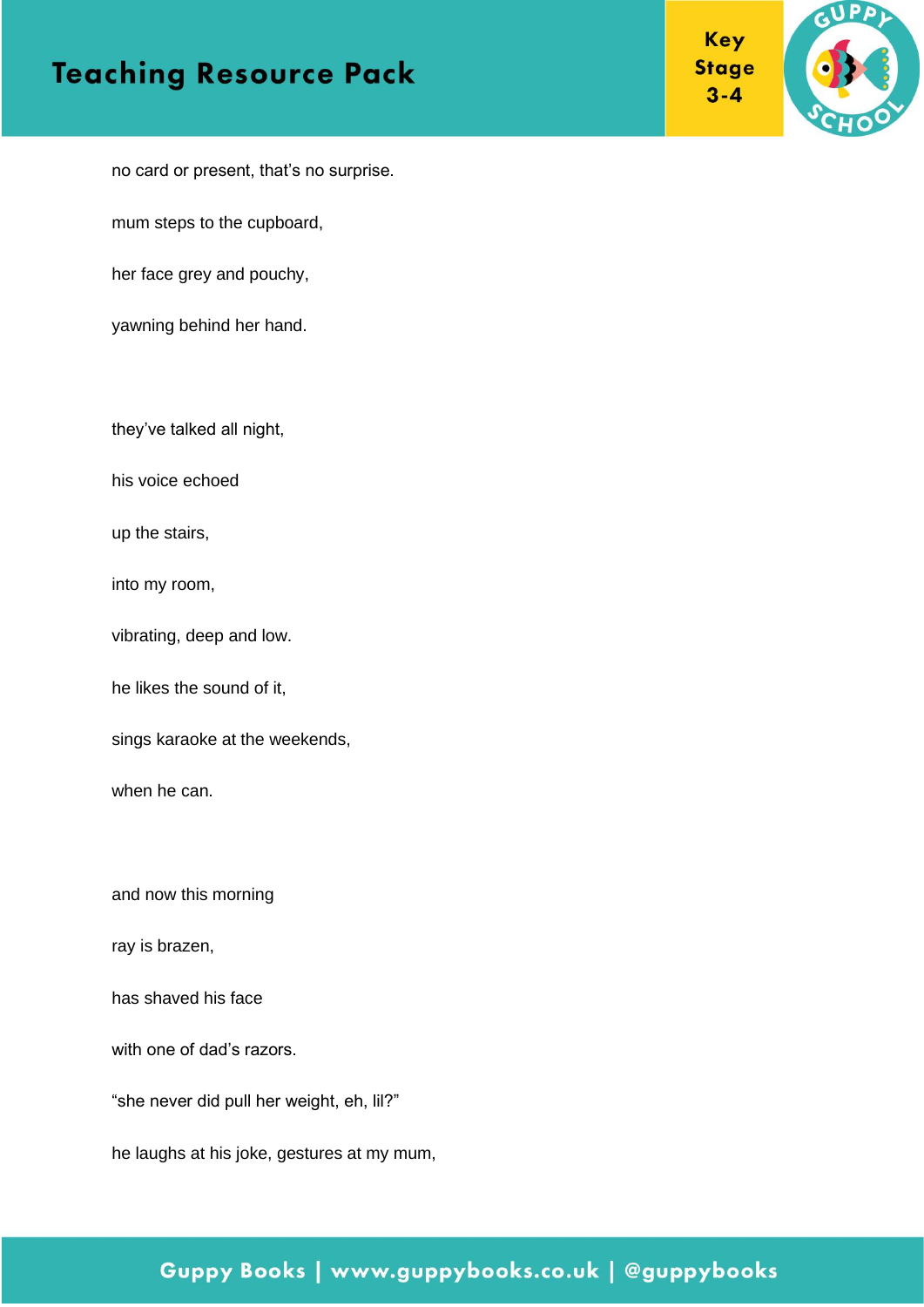Key **Stage**  $3 - 4$ 



but i don't smile

or sit down.

"come on then,"

he says to mum,

"get into gear.

get that arse moving, eh?"

ray comes over

when dad's away

and mum

lets him in.

if dad were here,

he'd tell ray to sling his hook.

once i saw mum open her purse

and hand over all she had.

i know his knock.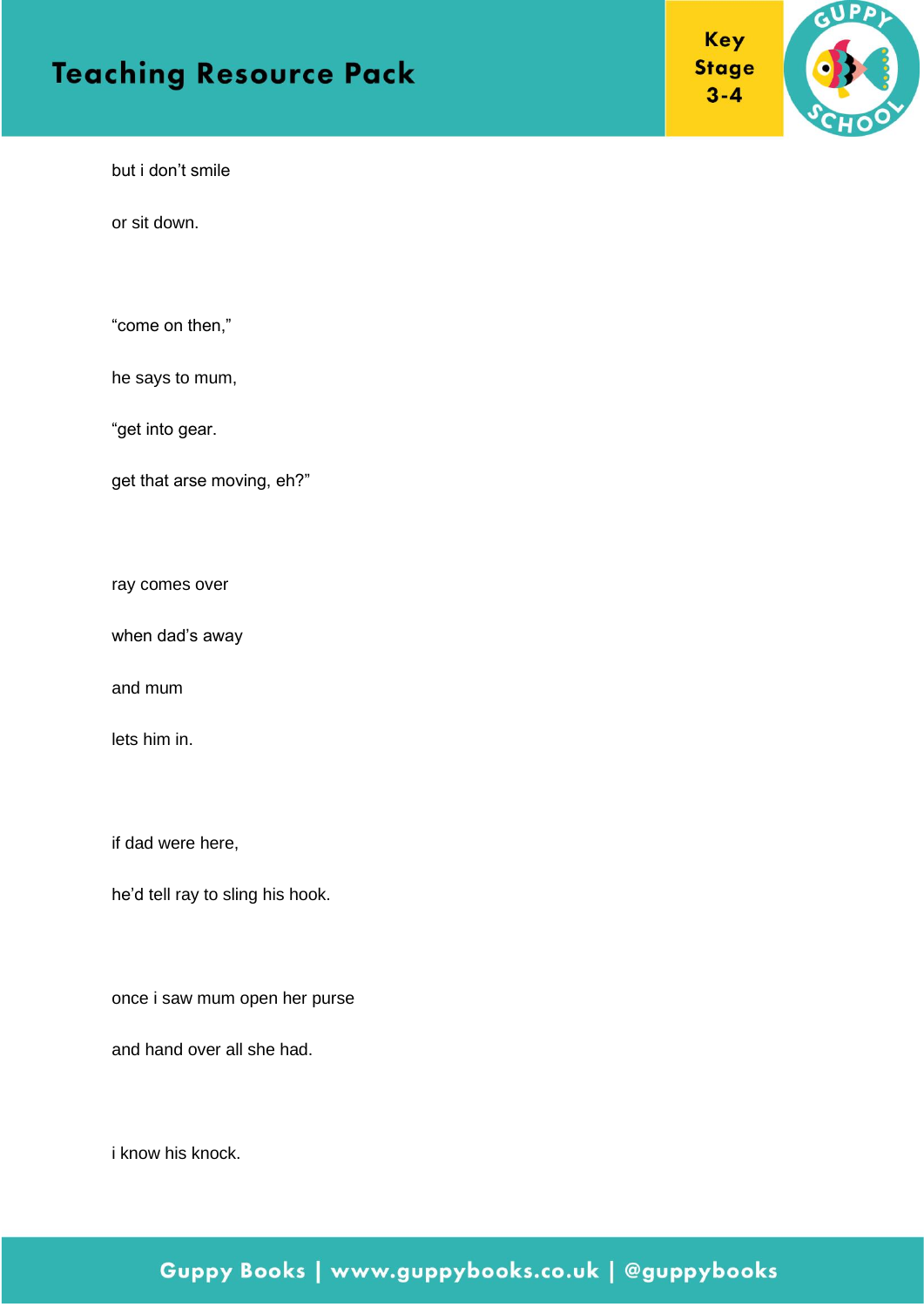Key **Stage**  $3 - 4$ 



a hammer.

if no one answers

he calls through the letter box,

then comes round the back,

"i know you're in there,"

he shouts.

i'm a coward. i make her face him alone.

*see you later, mum,* 

i kiss her goodbye

and slam the door behind me.

uncle ray is

in the police,

you'd think

that you could trust him.

#### **JAWS**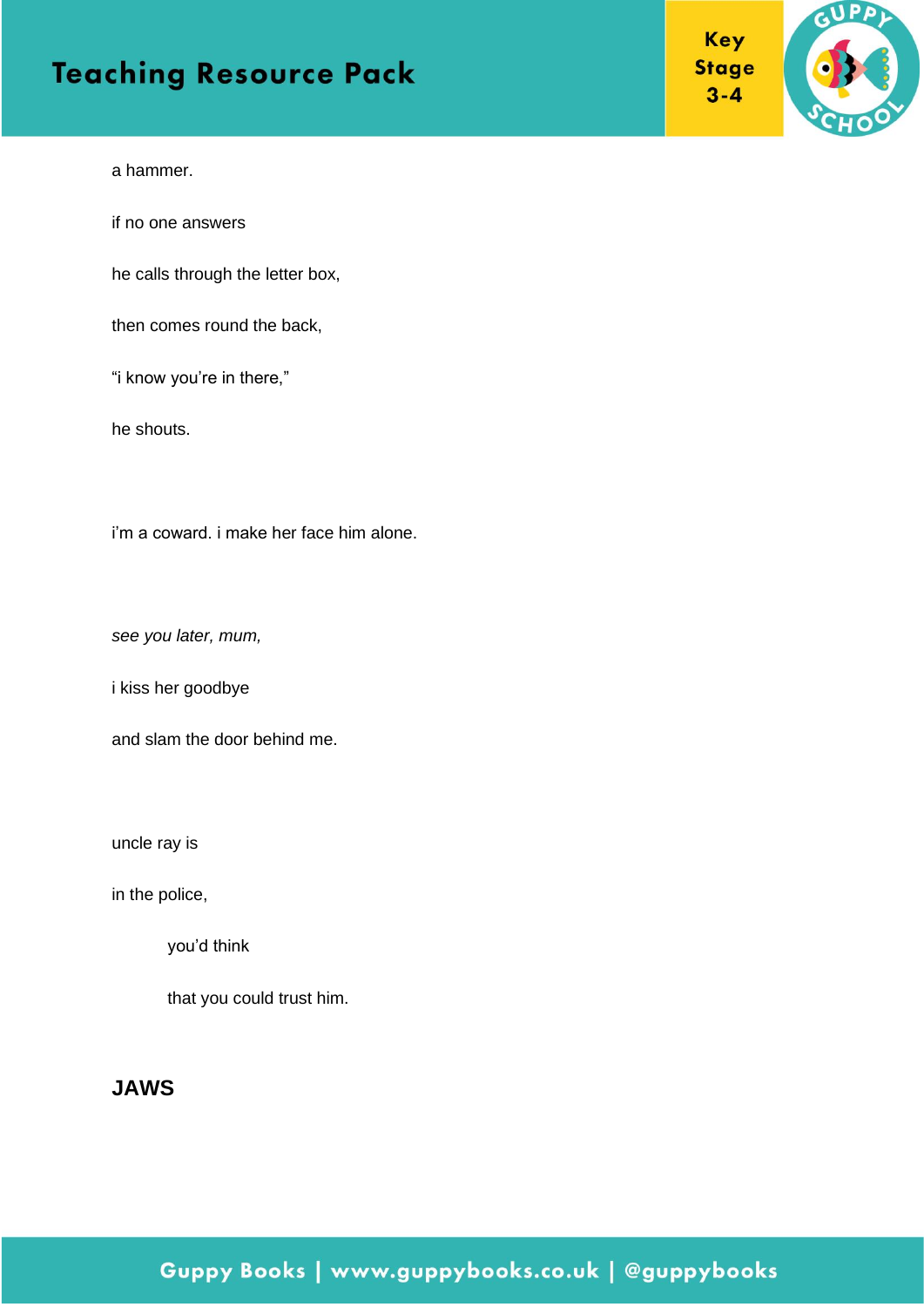



GUPP

mum sends me to the shops

for bits i forgot to buy last time.

i walk with mikey to the Spar,

pockets rattling, heavy with coppers and change.

we wander, wonder

what's to rush home for?

although out here,

in the evening gloom,

i'm not so sure

we're safe.

*stick to the main road*, mum said,

and i take my cousin's hand.

we talk nonsense,

laugh

at jokes he's heard,

and then

mikey says,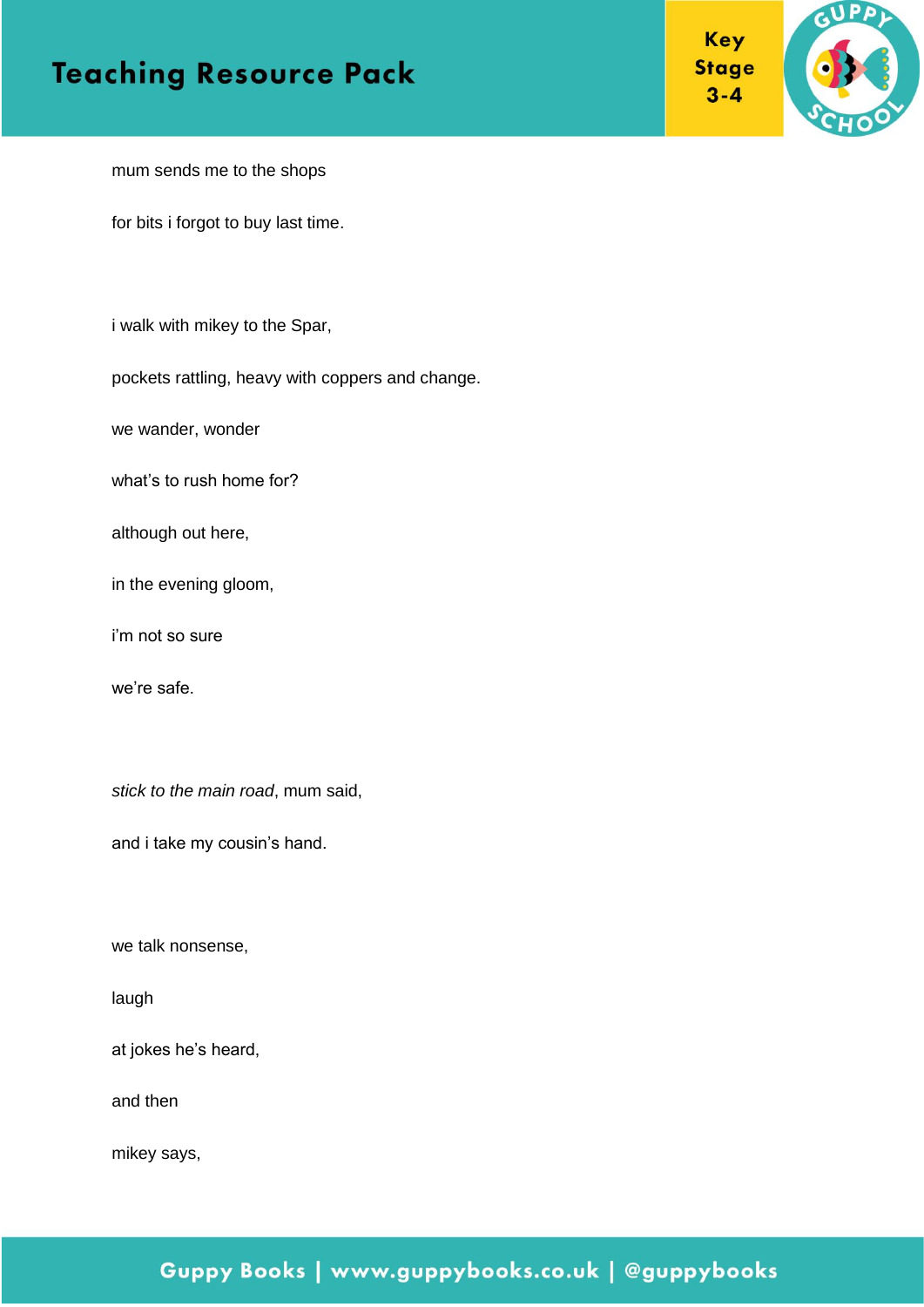



"do you think you'll be a star?

uncle joe says there's girls,

girls like you

who win big prizes,

you could get a medal," he says,

looking up at me as if i'm already gold.

"i'll come and cheer!" he jumps and laughs,

wafer thin, like aunty clare, a leaf blown on the wind.

not fair.

*thanks mike*, i say, although i cannot smile –

*that wouldn't happen,*

*not to me.*

"but you can try, at least, can't you?"

*i s'pose*, i say, *it's worth a go.*

(*relax your hands, soft hands,*

*strong wrists – get the right technique,*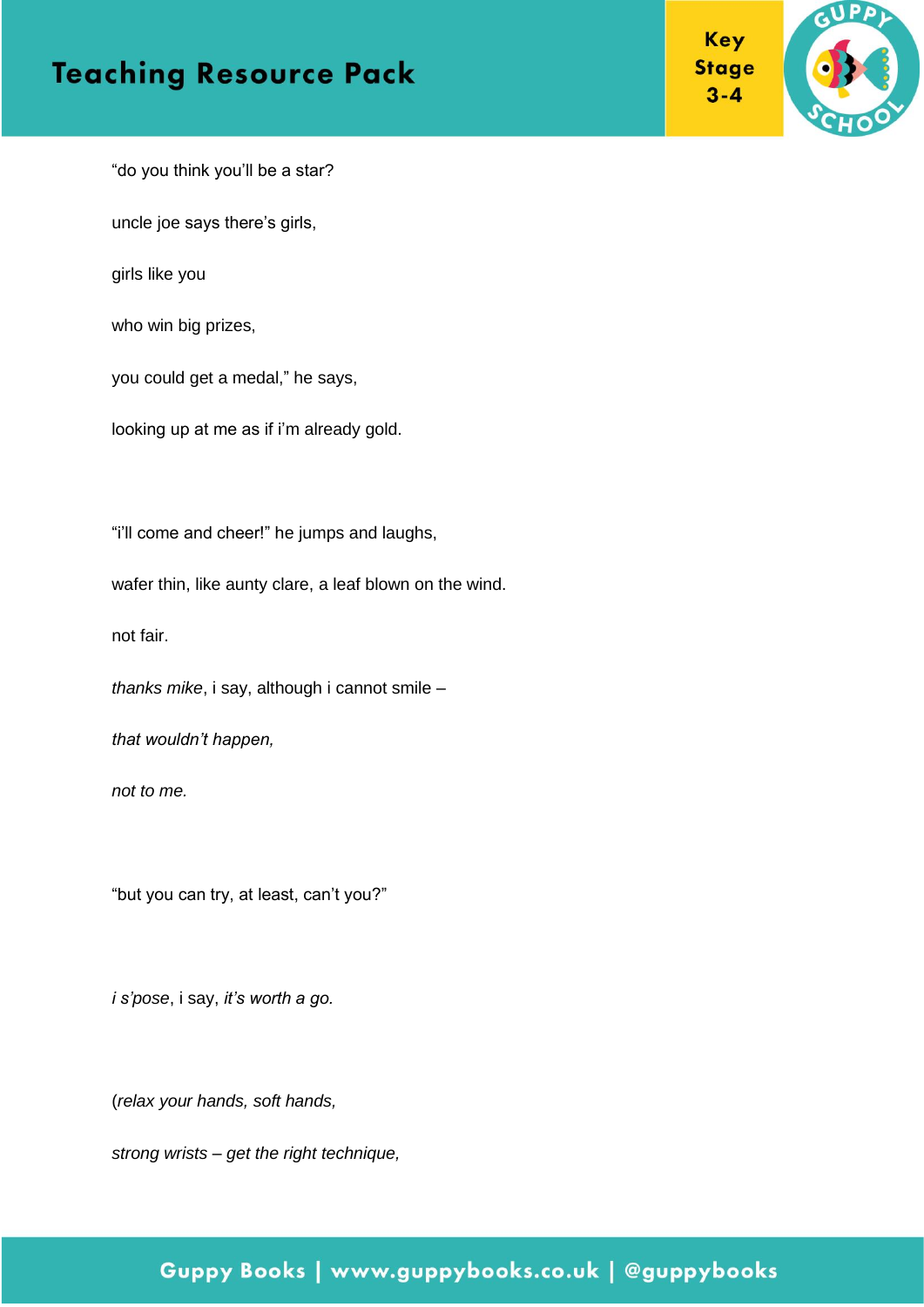



*keep moving, lil –*

alone that night, later on

i'll hit the bag, one two, one two.

my arms like sponge, my head in bits.)

at school today

no one talked to me again.

and then,

at lunch, someone

caught me –

i felt the flash –

looked up,

into the camera's eye,

aidan and his mates nearby

and stacey with her girls.

i pushed my plate away,

too late –

the damage done.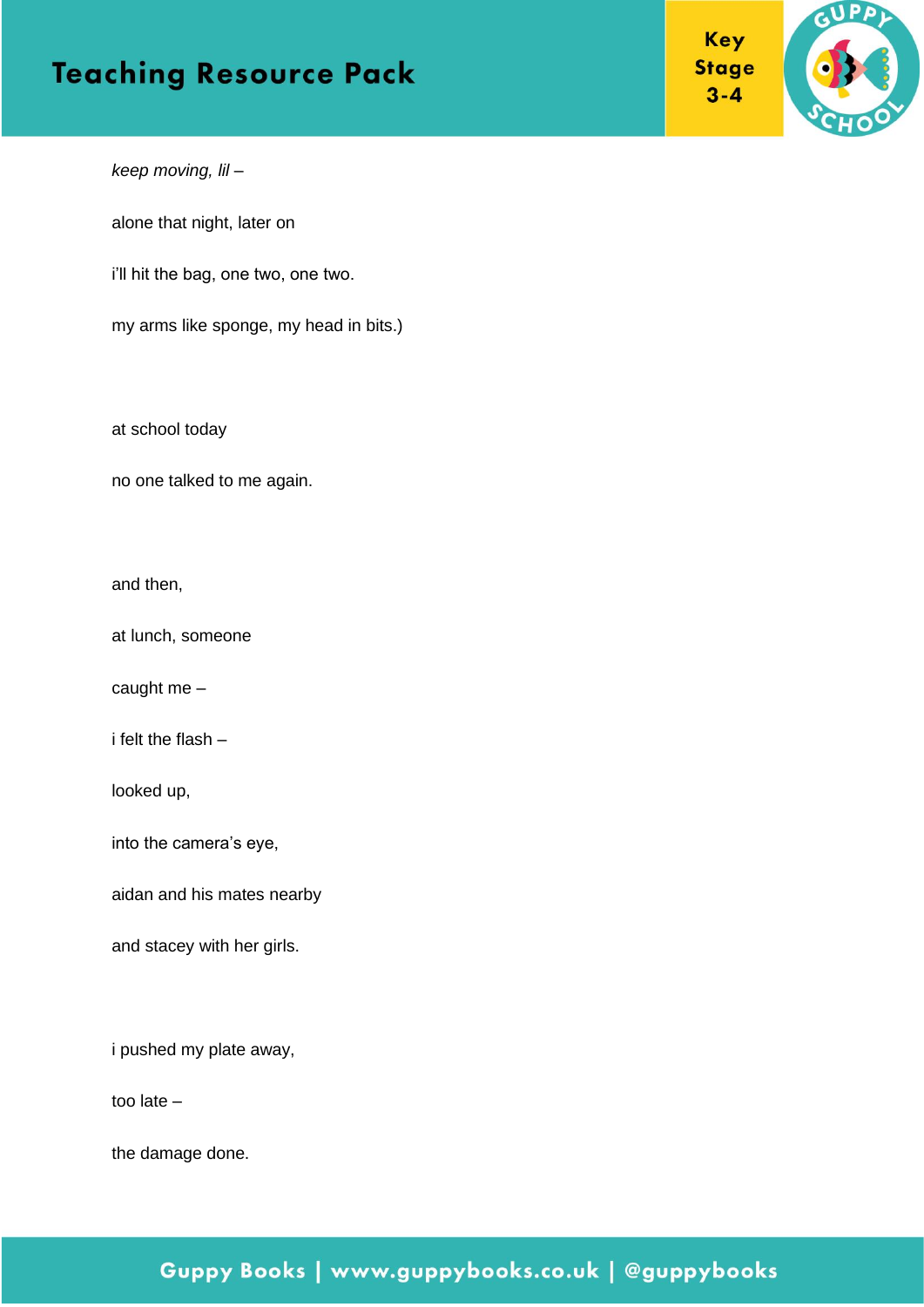



so now there i am

all over their screens,

mouth open

fork raised.

*minger,* 

*fat cow.* 

*pig,* 

*whale,*

*so frigging gross –*

*why don't you just kill yourself?*

"lily," says my cousin

as we approach the shops,

"who's that boy? over there?"

i don't need to look

to know.

gripping mikey's hand tighter,

i pull him with me.

*he's no one,*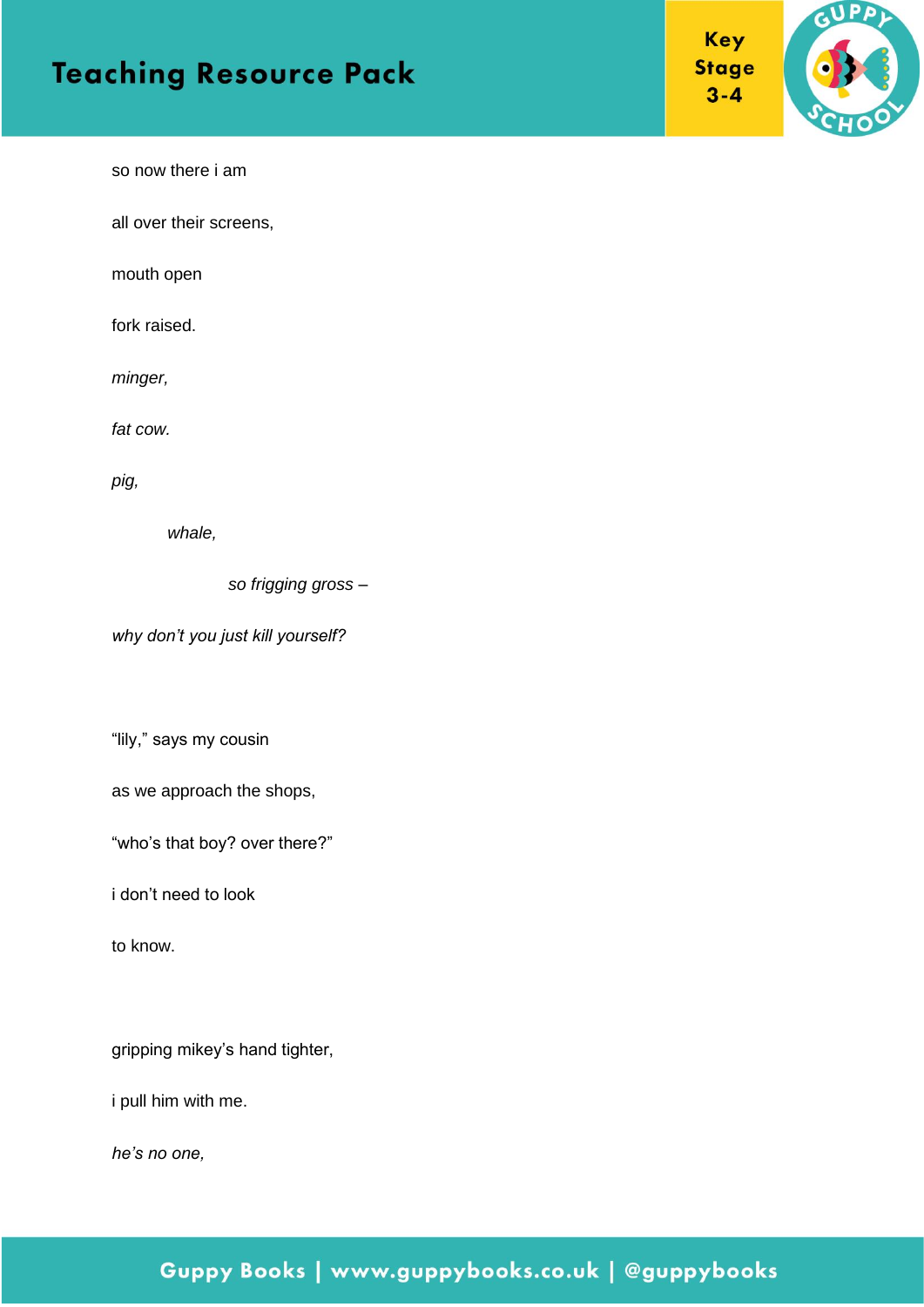



*come on*

*hurry up –*

but i never have been fast enough.

aidan's coming over the road,

dodging cars

side-stepping through traffic,

upon us

smiling,

shark.

*shit*, i think,

and then,

he s  $p$  i t  $S -$ 

it hits

bullseye.

the traffic drowns what he says next

and i rake my sleeve over my face,

try to wipe him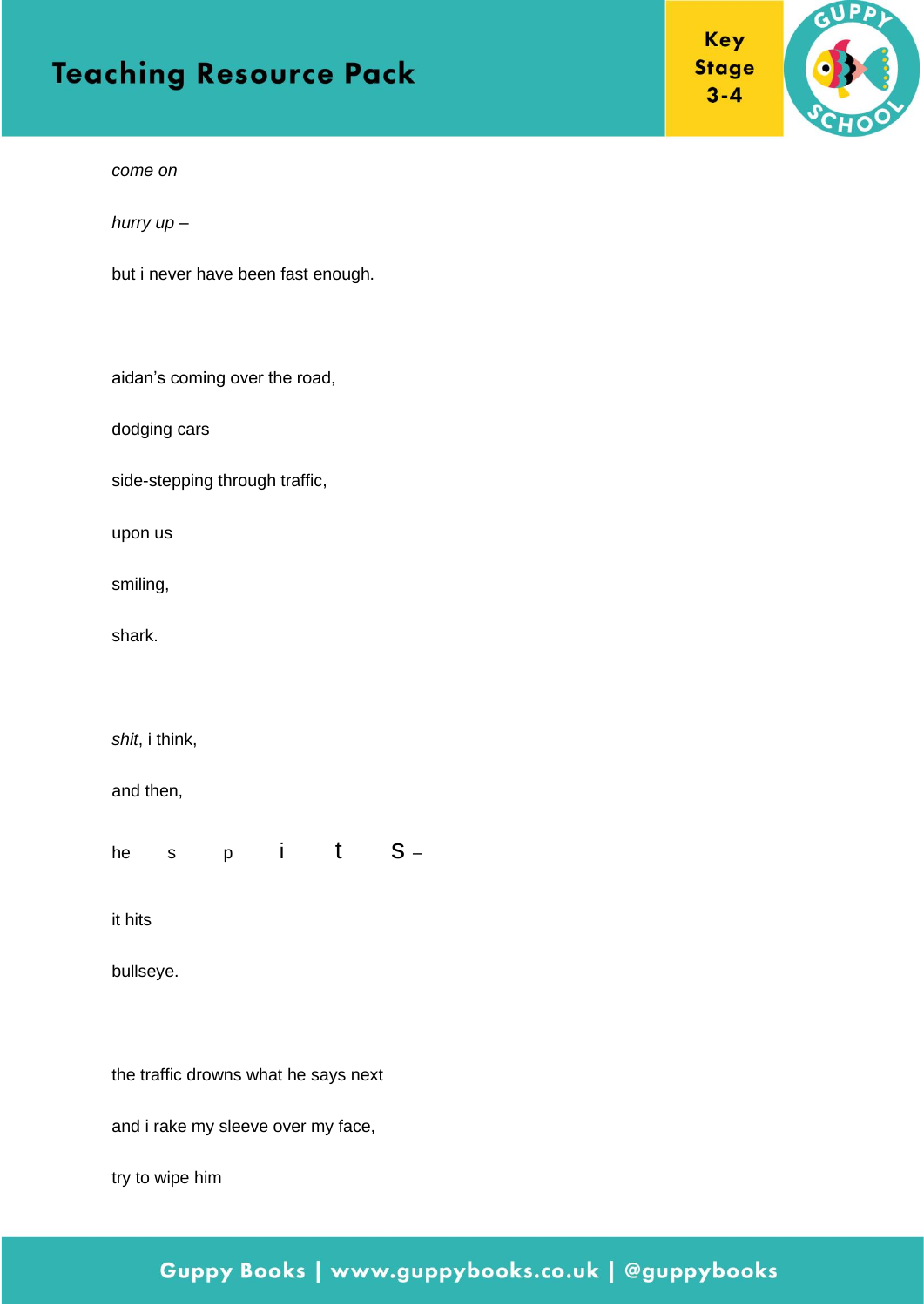**Key Stage**  $3 - 4$ 



off my skin,

but it's sinking in,

and his mouth

is open wide

ready to swallow me

whole

as it curves around

all the things he's going to do

as soon as he

gets me

alone.

*in here*, i say

pulling mike inside a shop,

wishing i could call for help,

but dad's away,

aunty clare's at work

and mum's no use.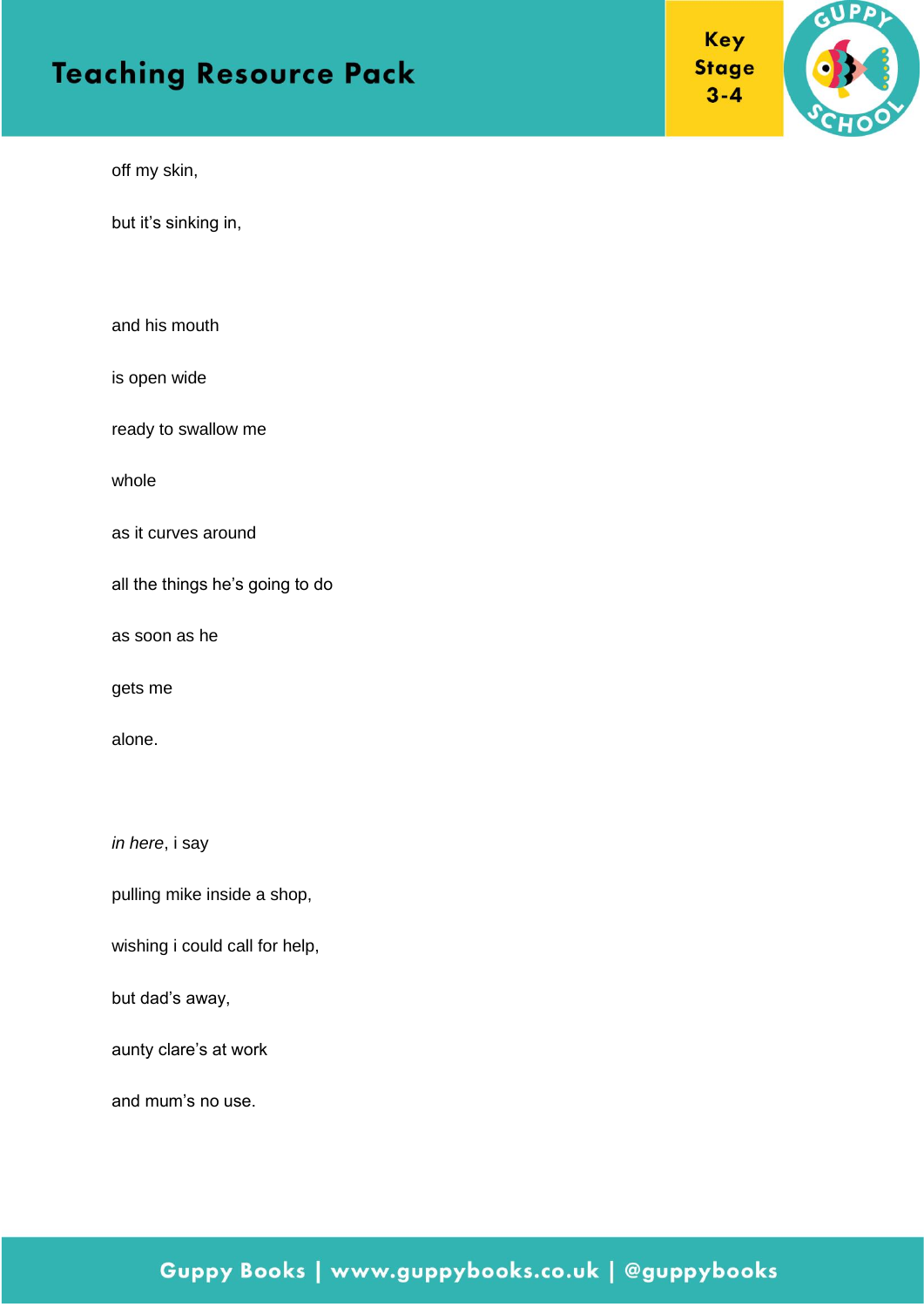



we hide amongst the bottles,

amber, red and gold,

the guy behind the till

stares our way,

he won't want to get involved.

aidan is hanging at the door.

biding his time –

no hurry –

"what's happening? lily, let's go home," mikey whines,

*shhh,* i say,

*just let me think.*

there's only uncle ray.

#### **FEET UNDER THE TABLE**

i have to be grateful now.

"show your uncle ray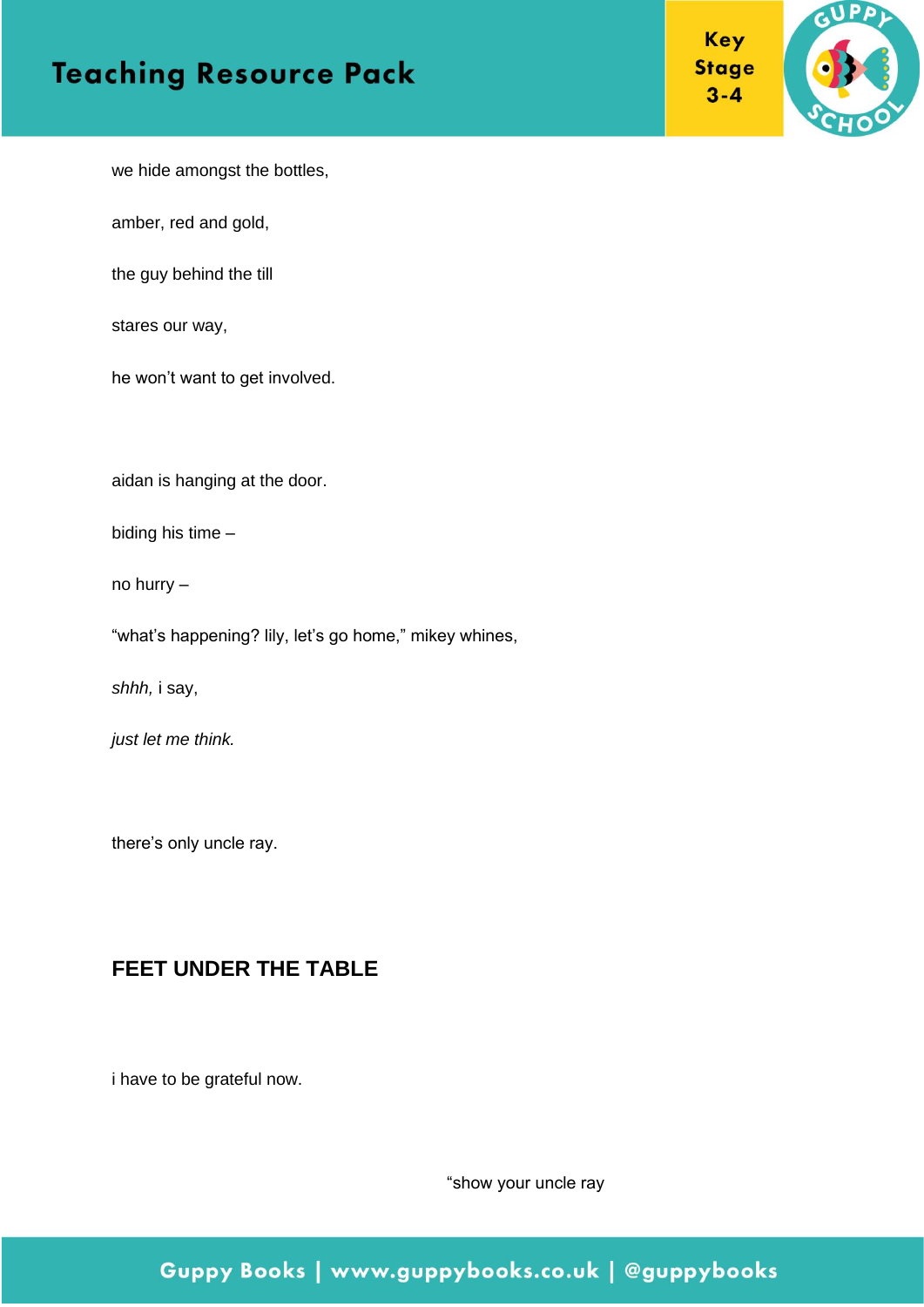**Key Stage**  $3 - 4$ 



what you've been up to, love,"

says mum, who

is serving beer and stuff she keeps

for dad, his favourite snacks,

and ray is filling his face.

now it's up to me to show how thankful i am, too.

mum looks as if she might disintegrate

crumble like pastry

like a slice of stale cake,

if i can't be strong right now

and take him away.

he grins at the punchbag,

grabs it, holds it fast.

"show us what you've got then, lil."

he watches, with folded arms

as i pull on the gloves

demonstrate my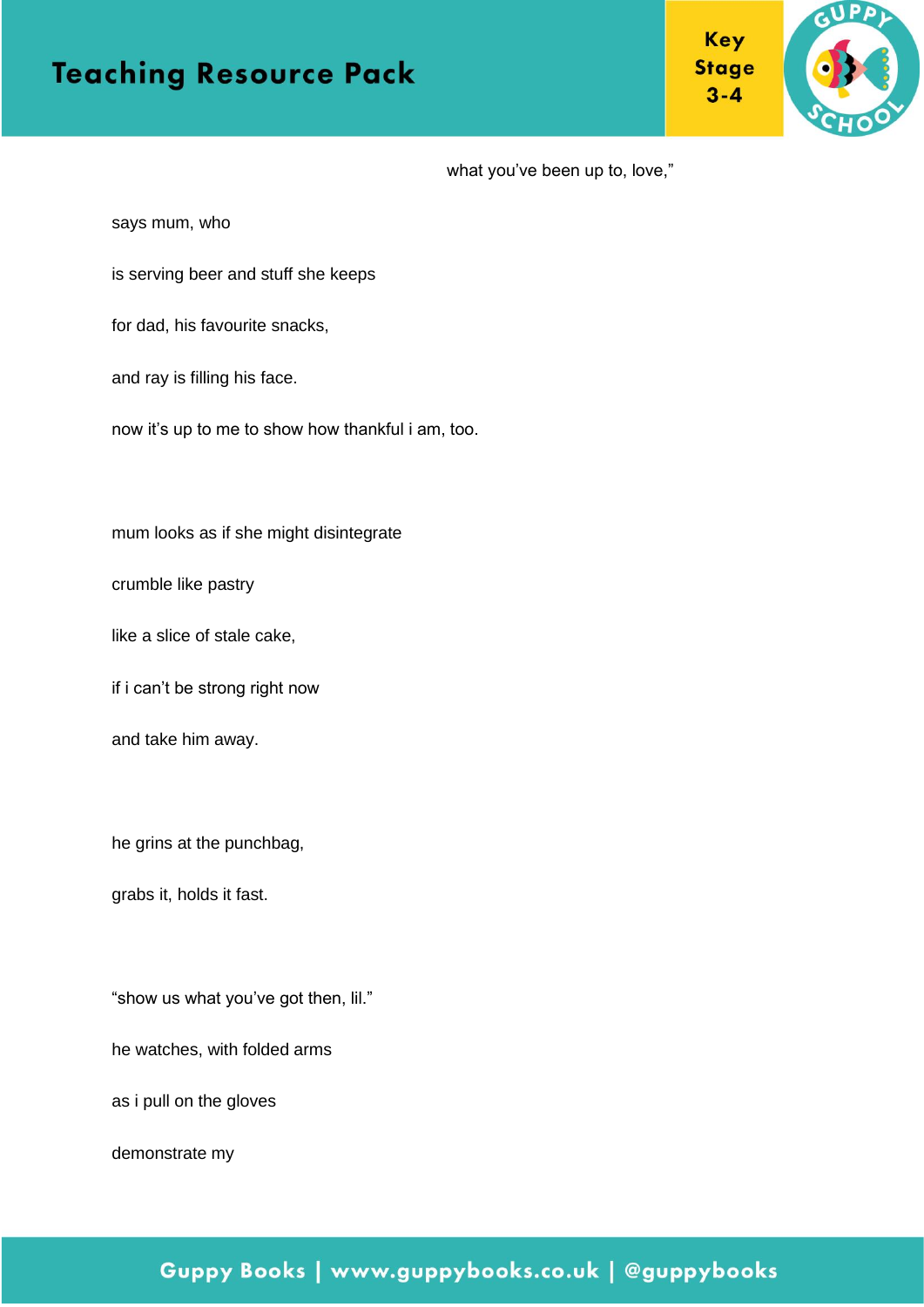weakness,

swiping

at my enemies

arms melting

legs shaking

belly a puddle of curdled milk.

ray laughs and

pulls on dad's gloves.

"you're going to have to do better

than that.

come on, hit me, make it hard."

he dances in front of me –

ducking

weaving

mocking,

beckoning me on,

#### Key **Stage**  $3 - 4$

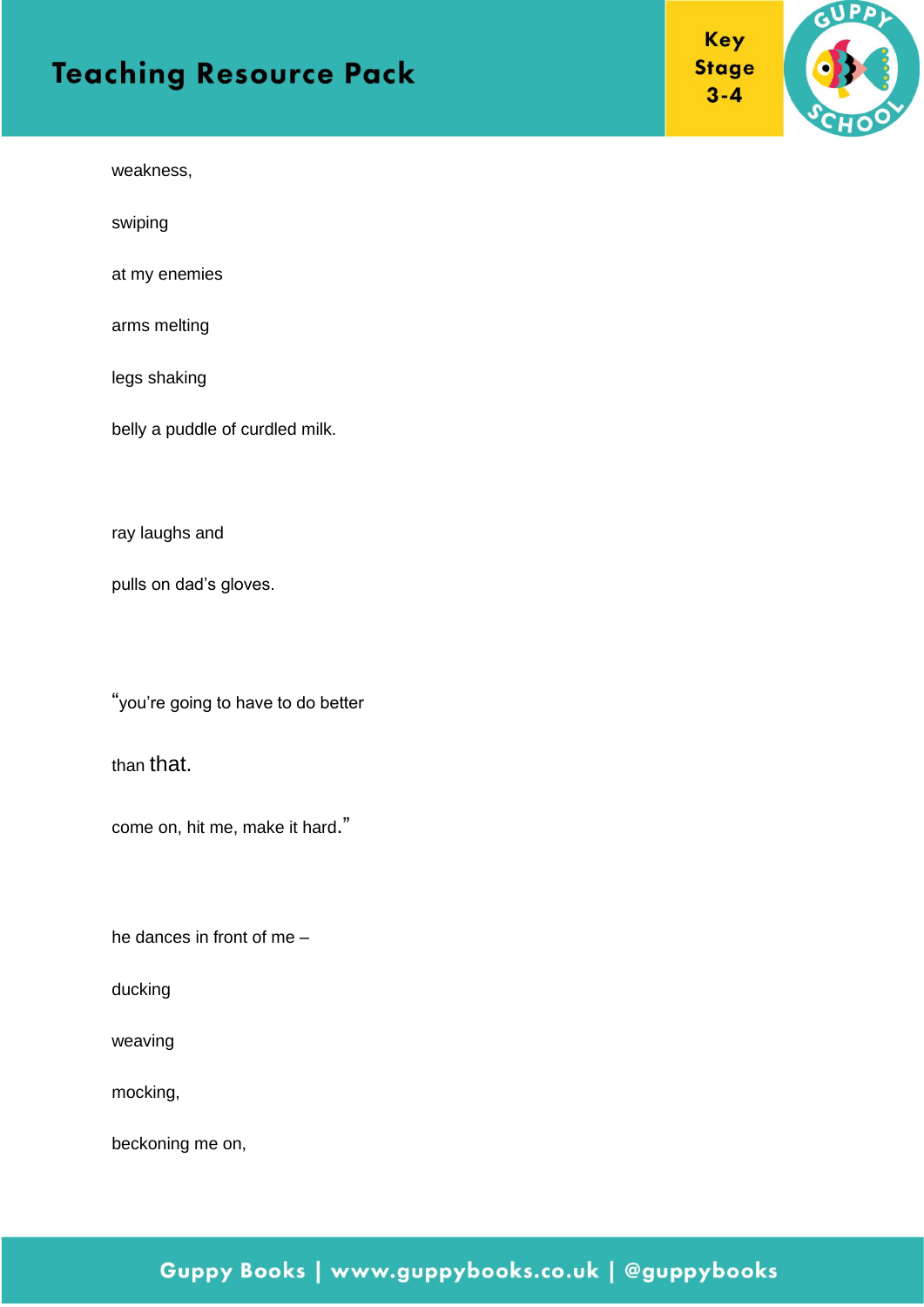



and i try to catch him –

but i'm just so tired

of trying,

and even though i hate him

it's not enough.

"come on, fatty

come on, loser

come on, big girl,

catch me if you can."

ray's a big man.

and when he belts me

on the side of my head

i'm down

and i don't get up.

#### **EXTRACT 3: Revolution (taken from 'And I Get Up Again', 'Resolutions' and 'Hard')**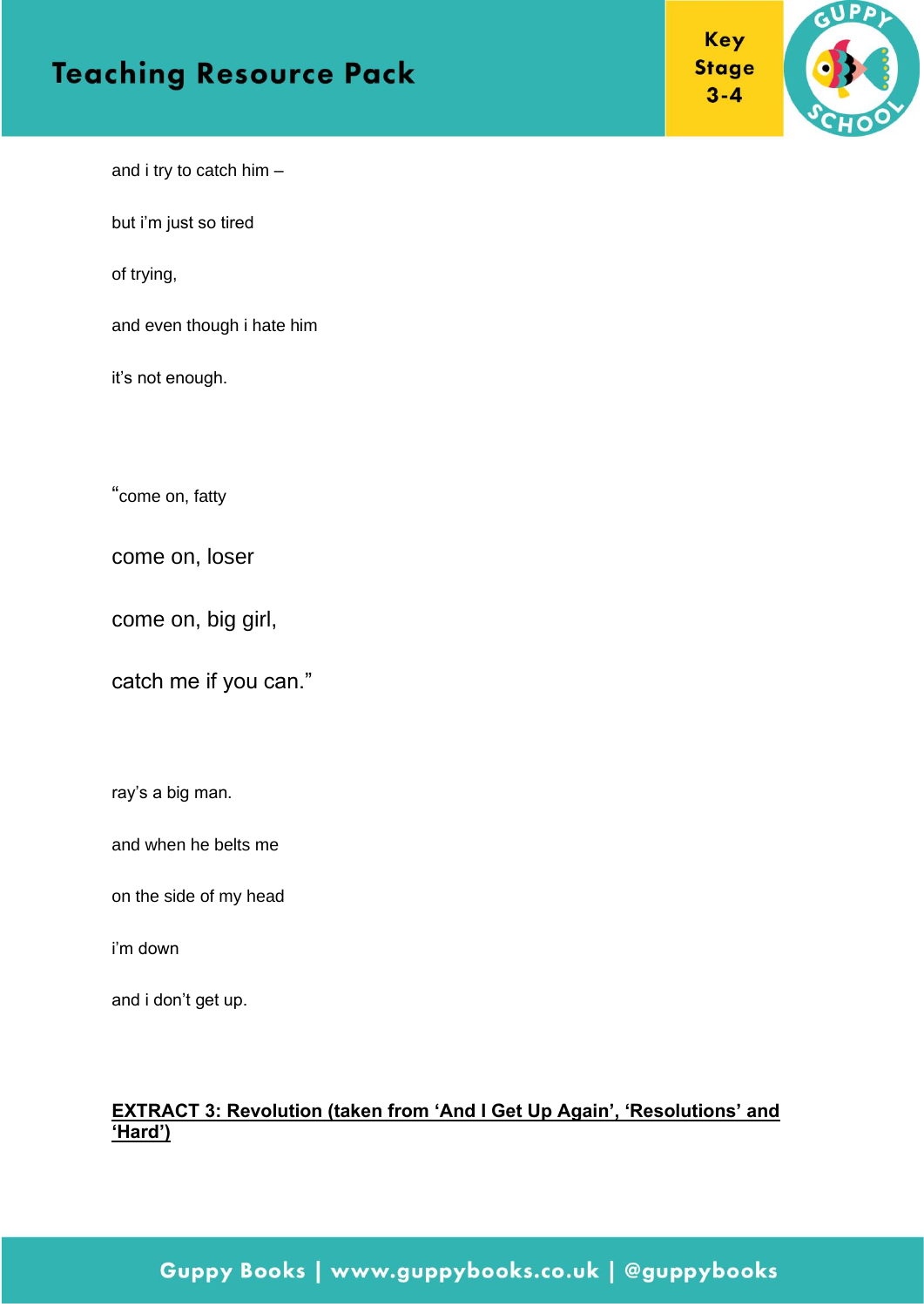





#### **AND I GET UP AGAIN**

when i'm strong

and fast

and hard

i will select the thing

for its weight,

for the heft

and strike.

i stare at all the stuff

dad keeps at the back of the shed

the lines of tools,

sharp and blunt –

weapons.

i plan that i will take an iron bar,

i will walk along these streets

and lie in wait

near the school.

and when i see them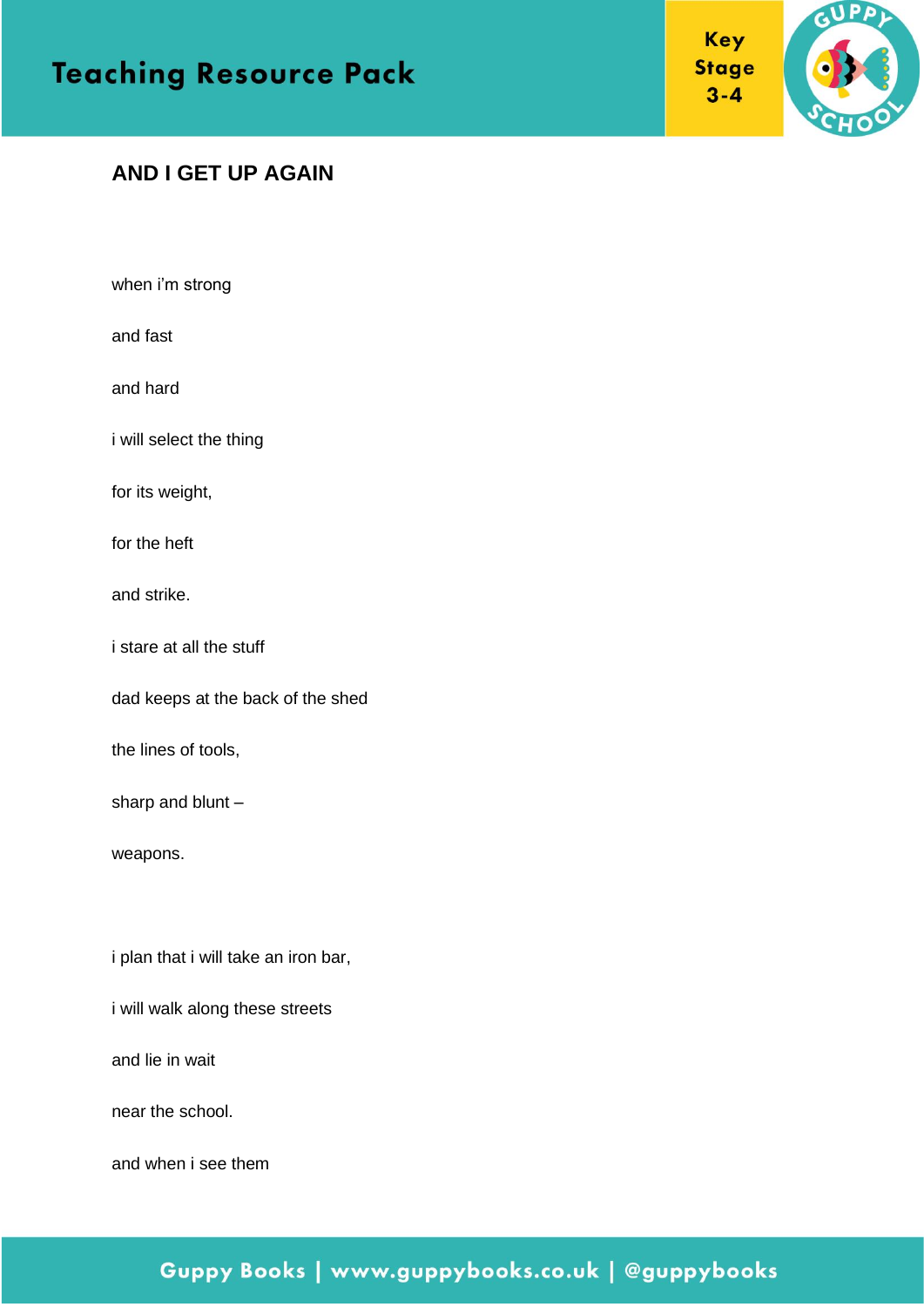Key **Stage**  $3 - 4$ 



i will inflict

all the pain i've ever felt.

it will hurt them.

and i won't care.

reaching out i lift

an axe.

it drags on my arm

pulls me

low and slow.

dropping it, i walk away

feeling sick

at the thought of

all the blood i could spill.

#### **RESOLUTIONS**

repeat after me.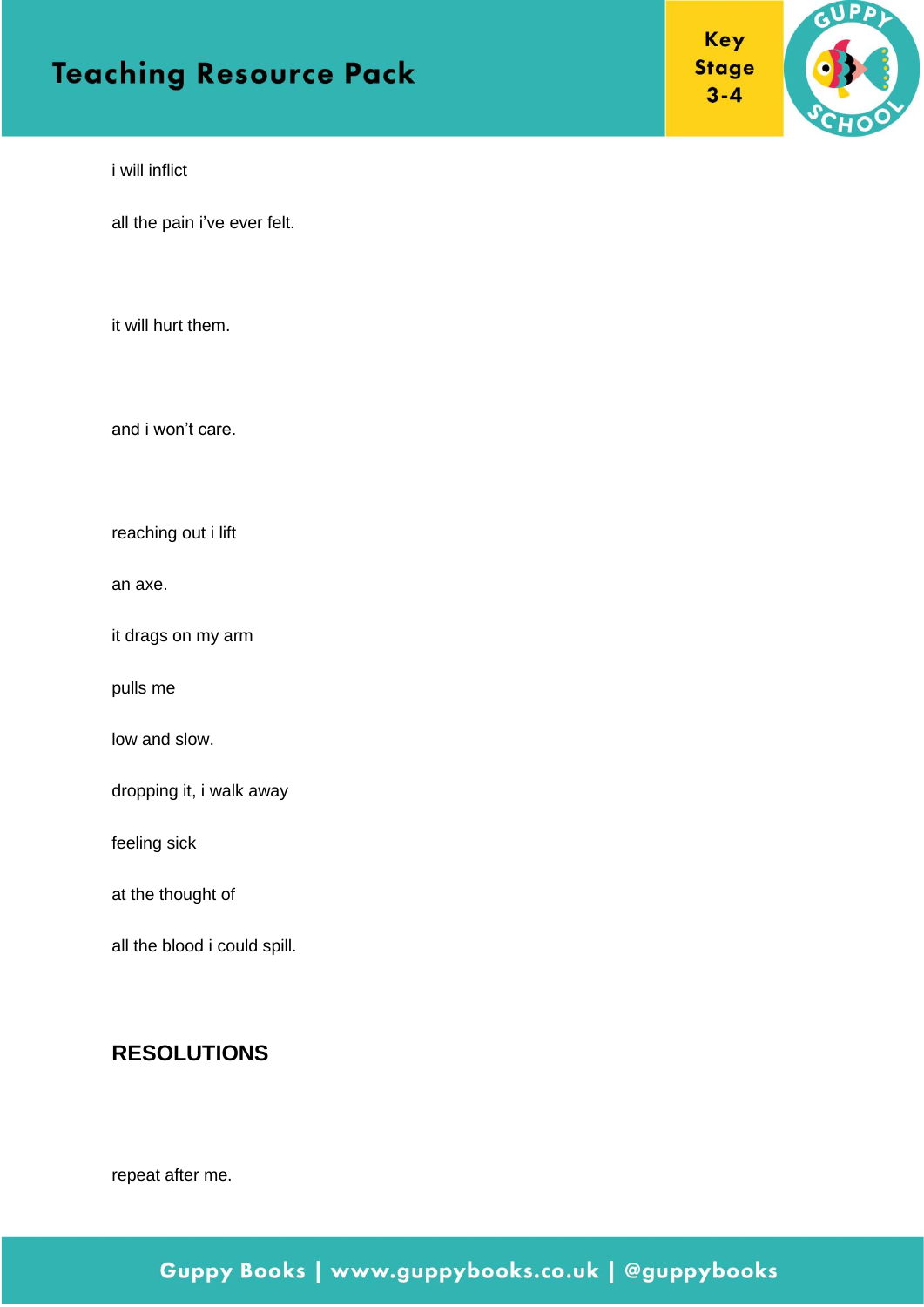



i am going to be the girl

who rises up

out of the mud

out of the gutter

out of silence

out of a void that has been carved for me,

an absence of destiny.

i have taken my rage

and i am eating it,

i am making something of it,

a self

that sings

a tune,

that one day everyone will hear.

there is revolution in me:

a great rushing thing

that drags me forward,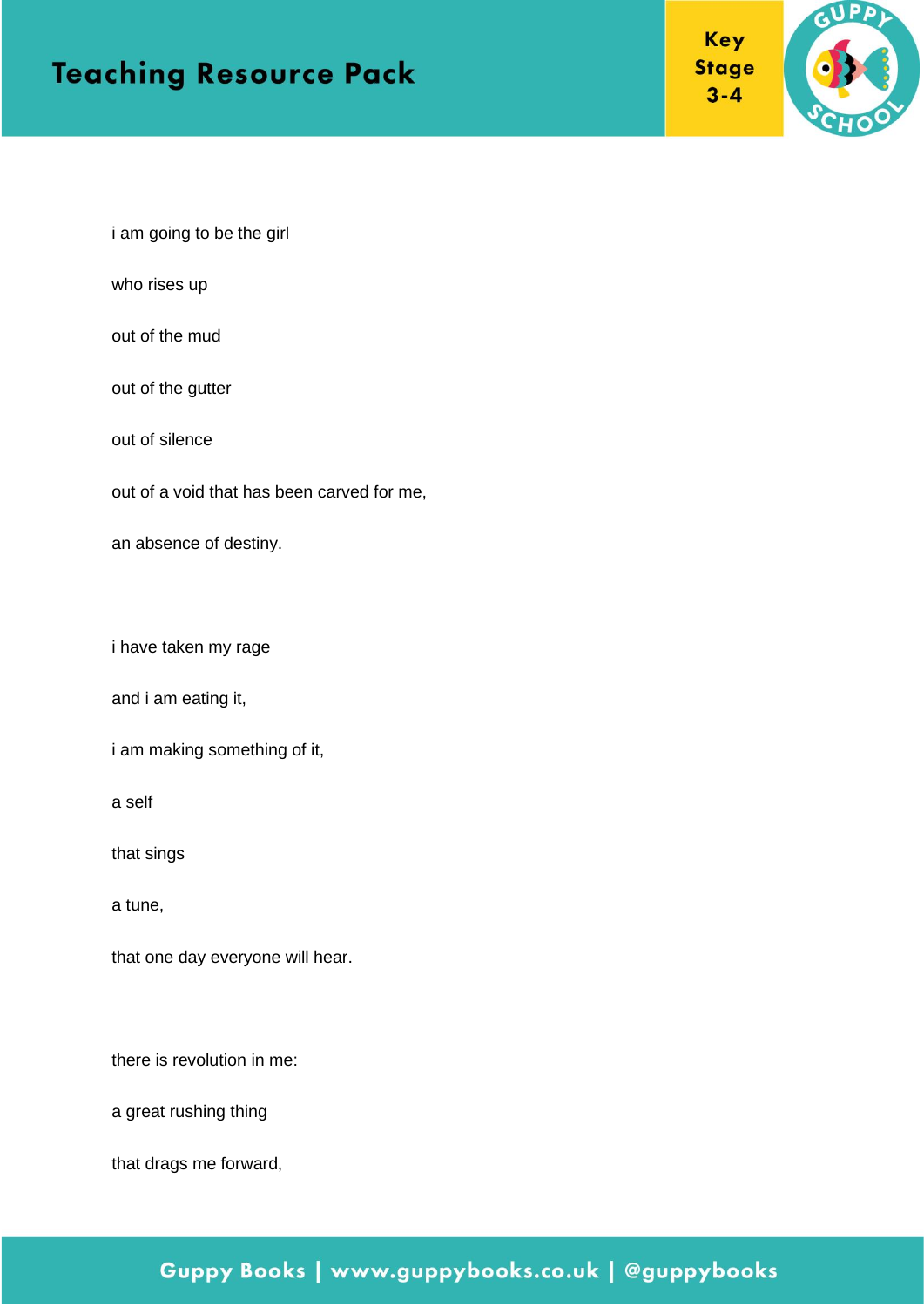



and i like the way it sweeps me up,

a tide,

a surge of blood,

that pulses with intent.

i am going to be the girl

who rises up

out of the mud

out of the gutter

out of silence

out of a void that has been carved for me,

i am a girl

i own my destiny.

#### **HARD**

miss moves us around –

she thinks she can –

delighted with this,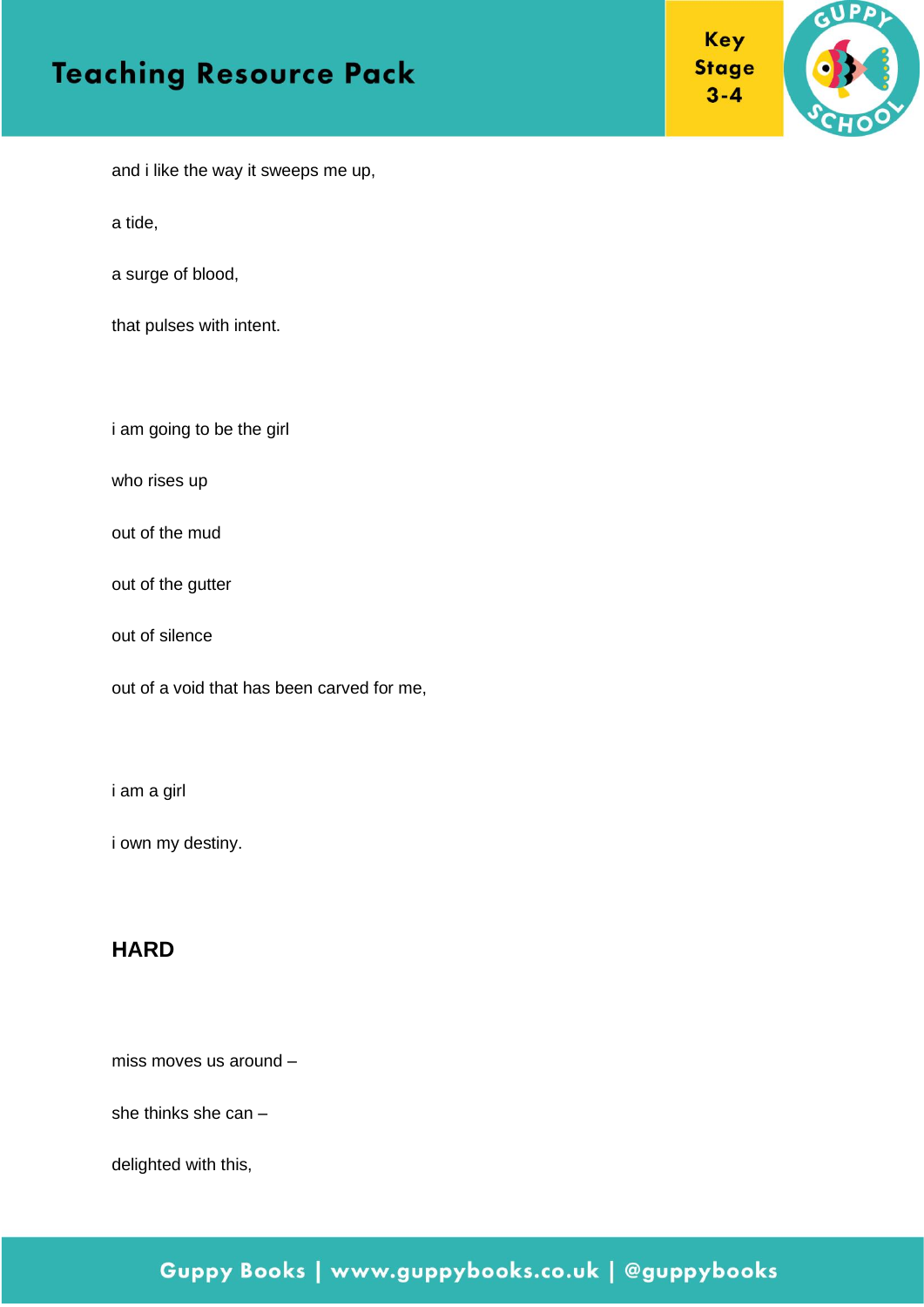**Key Stage**  $3 - 4$ 



her new seating plan.

is she insane

hasn't she seen?

the way that he taunts me

from across the room?

now aidan's beside me

my stomach sickens,

he sniggers and shouts

argues, won't listen.

he kicks his chair

then slumps down at last,

swearing under his breath

gestures at me, then the class

laughs along,

thinks he's funny

i shuffle away,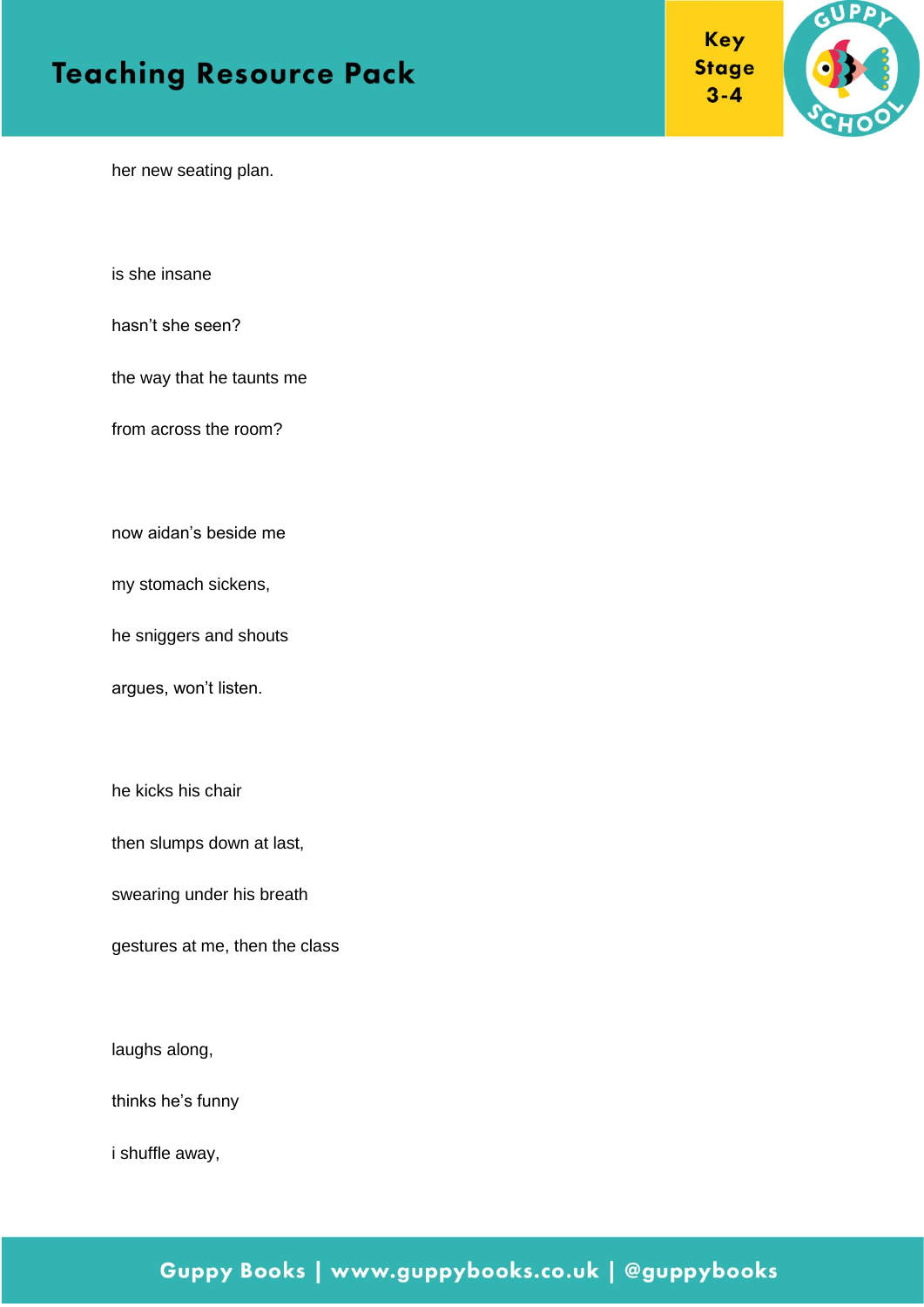**Key Stage**  $3 - 4$ 



thinking of running.

then he reaches out

and lifts up my pen

chucks it to stacey

sniggers again.

*stop it,* i say

*give my stuff back.*

"fuck off," he says,

"you stupid fat slag."

he starts flinging my books

as the teacher protests,

laughs in her face

he knows she's no threat,

"pig girl," he says,

"come on, suck my dick."

shows me his crotch,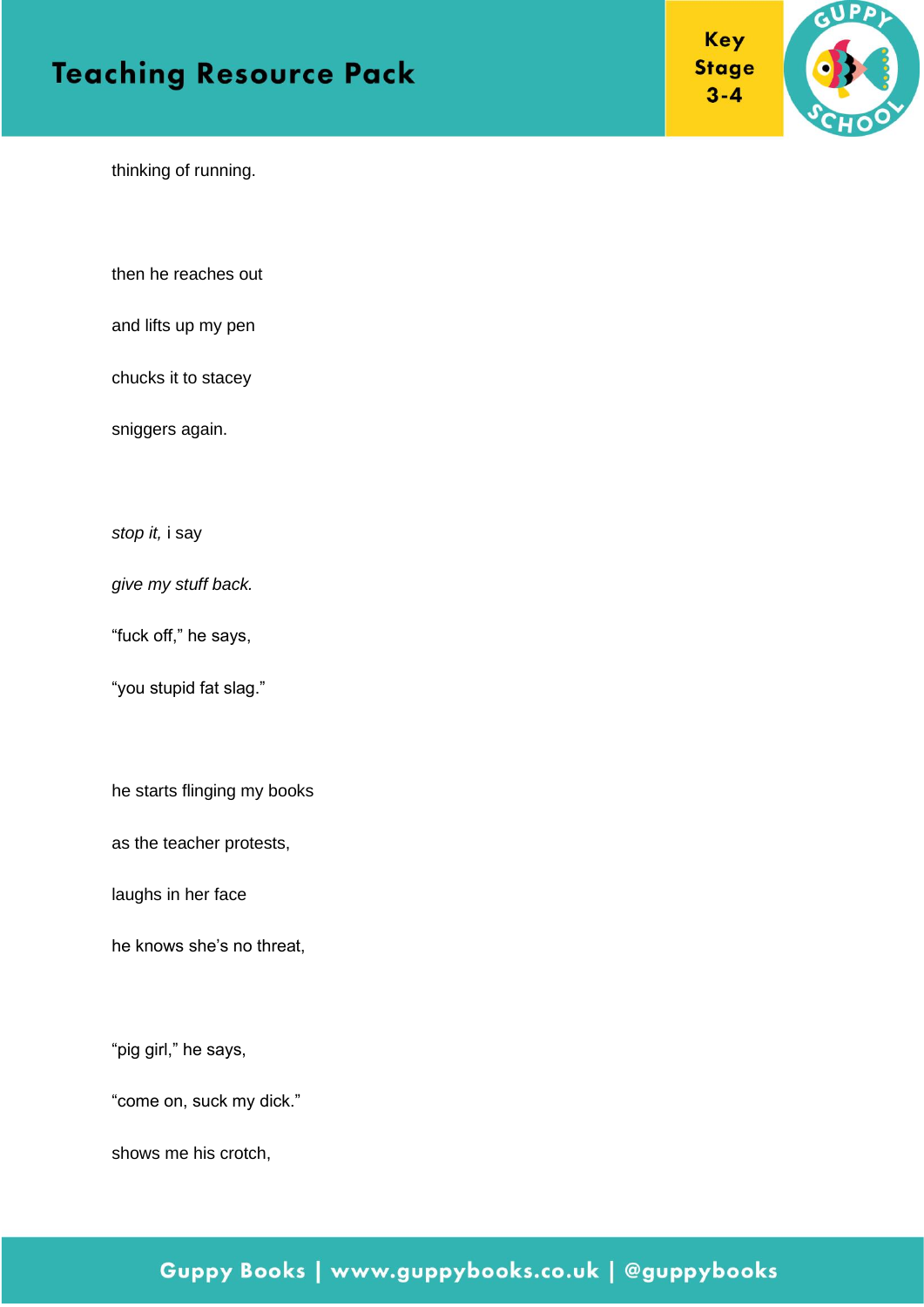**Key Stage**  $3 - 4$ 



"you crap bitch,

fat girl wants it,"

he calls out to his mates.

my face is burning,

my body shakes.

*get lost*, i scream,

*what's the matter with you?*

but it's here, it's happening,

i know what to do.

he goes for my neck

tries to pull my head low,

wants to bury me there

wants to put on a show.

but i push and i shove

the desk topples, the chairs,

i use my shoulders, my feet,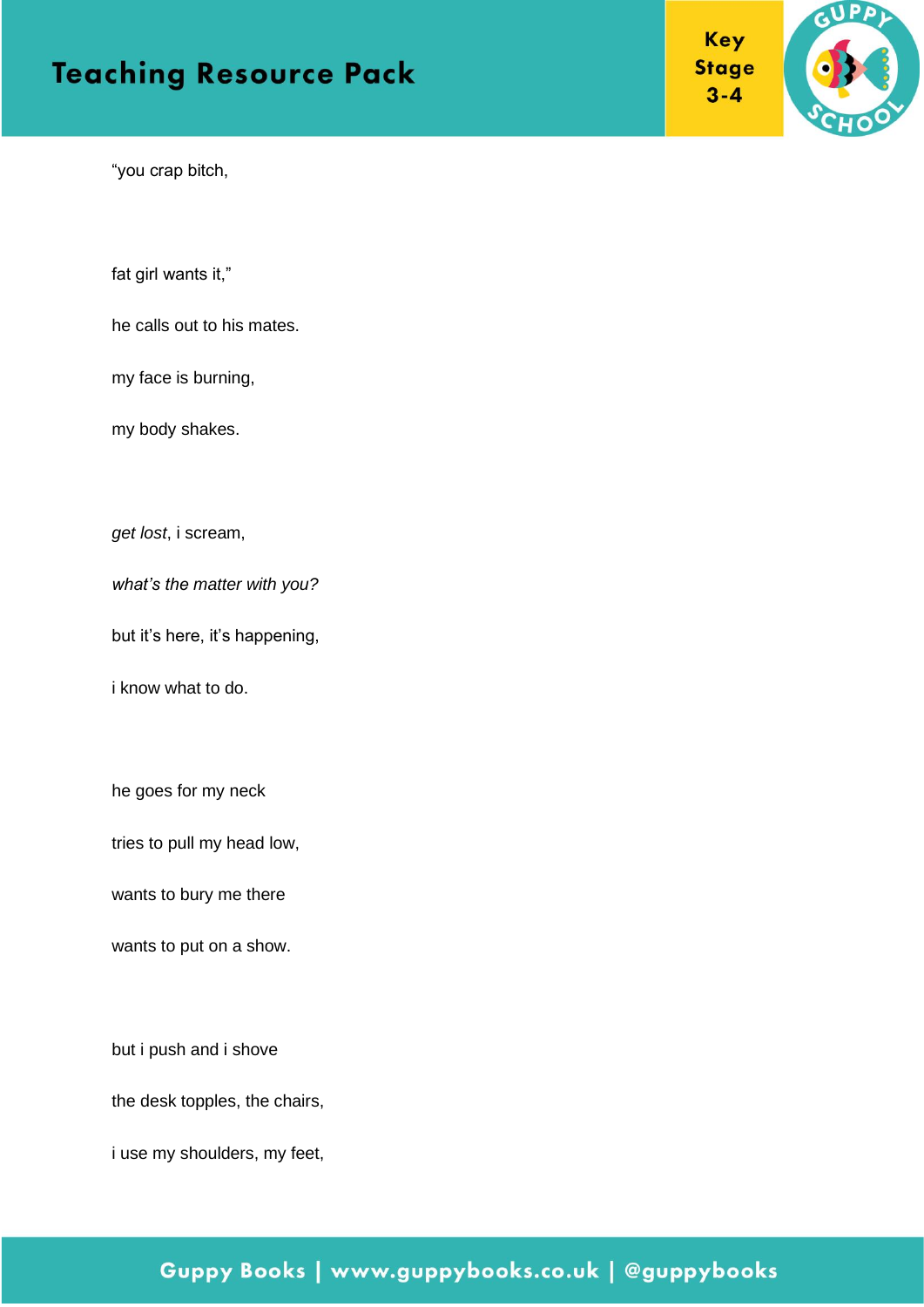



as all my rage flares,

because this isn't happening –

not even once more –

i'm not a victim

time to even the score,

and

so,

i

**swing** and i **smash**

the whole room explodes

in shouts of delight,

nobody knows

who i am any more –

that i have a plan –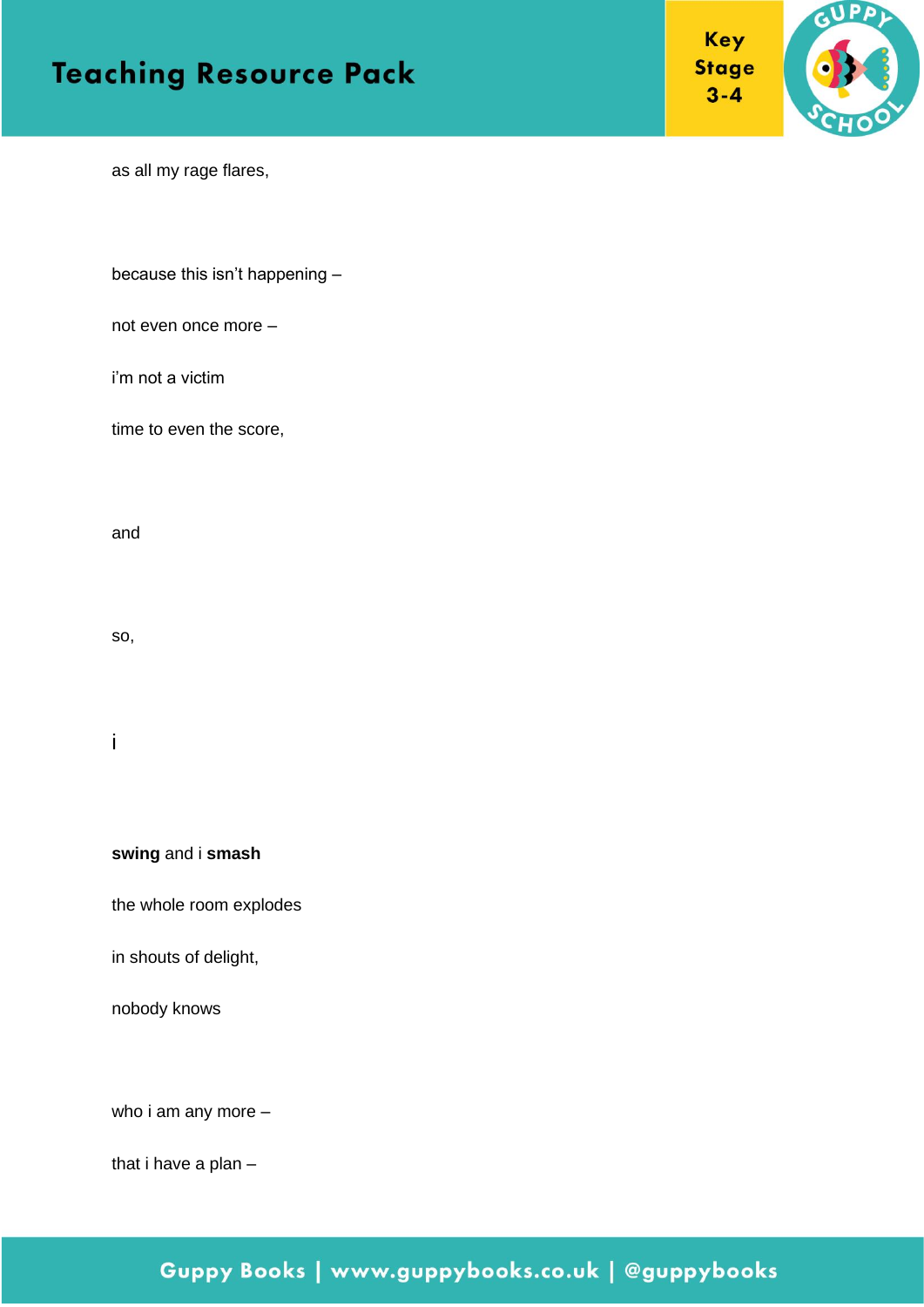



that i've played this one out

and won time and again.

"oh my god! look at her!

fight! go on! fight!"

aidan is coming for me,

won't let this lie.

his nose is bleeding,

still, he grabs and he lunges,

i duck and i dodge,

watch as he stumbles,

and because he's off guard

he doesn't know what to do,

he thinks he's too hard

doesn't know that i grew

harder than him,

wear a shell like a shield,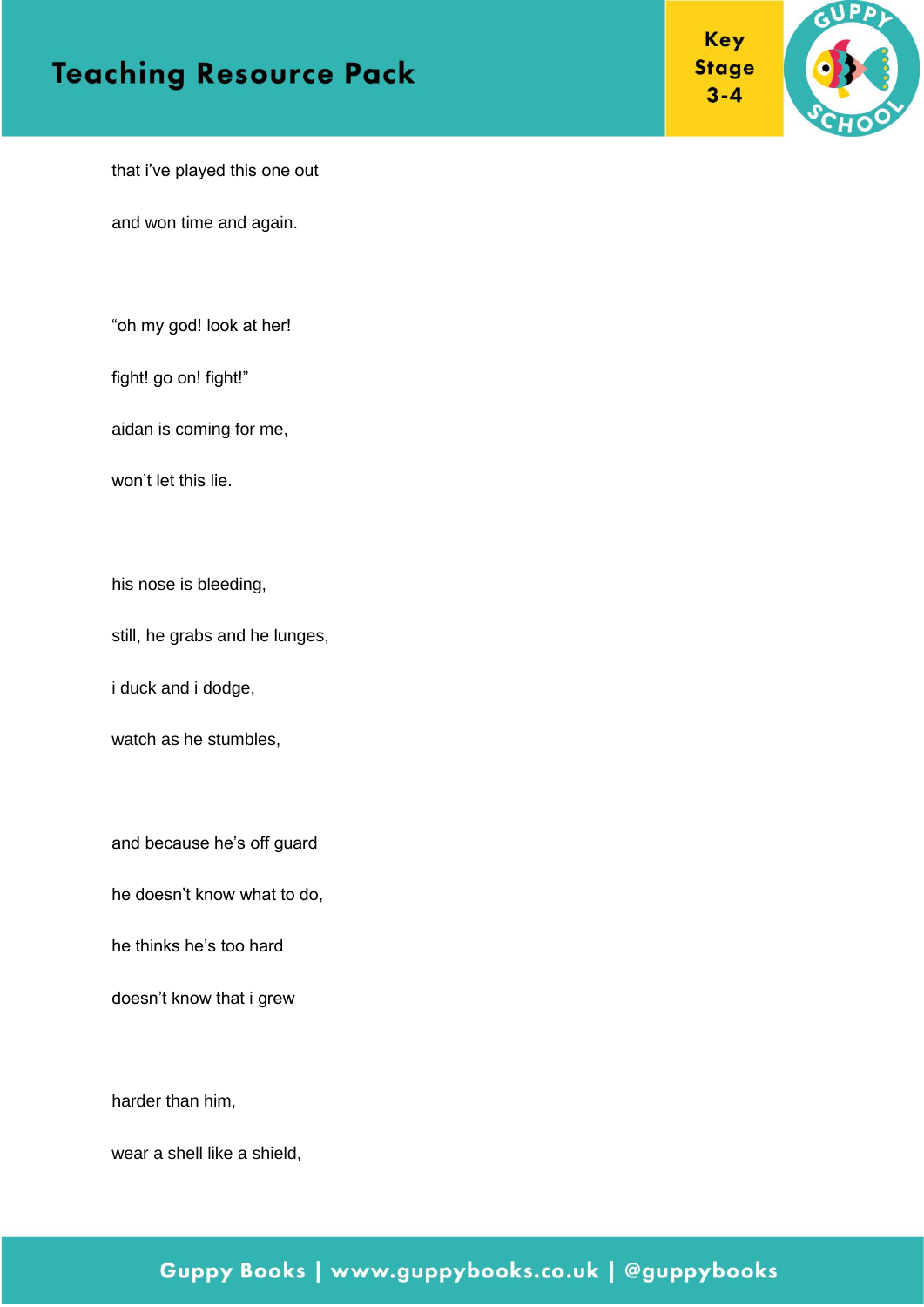



but he won't give in

he's not going to yield,

miss is crying and shrieking,

and trying to end

what is only beginning,

but if i want to send

them a message

that this stops now

i will have to go further

before i fall down.

jane's voice in my head –

that i'm worth something too,

dad's got my back,

and i swing through

with a hard left hook

follow through with a jab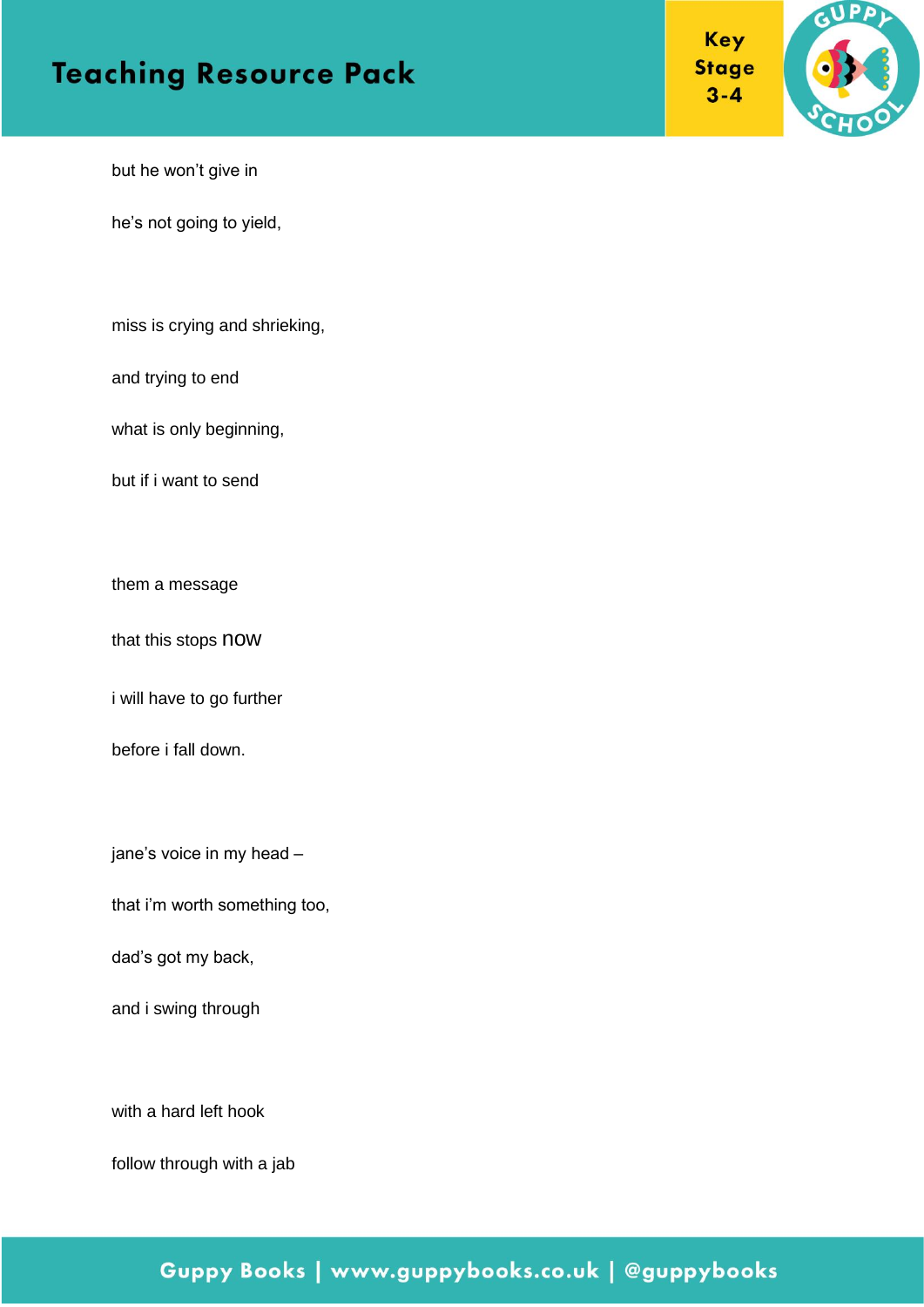



he staggers backwards

didn't know i could stab.

my fists are on fire,

my monster is out,

he'll never dare touch me

not after this bout.

faster and faster

my fists start to bleed,

but i don't feel them hurting

he can't take my speed.

i'm only just starting,

want to go all the way,

want to make him see clearly

now i'm having my say,

but it's over so quickly

when someone catches my arm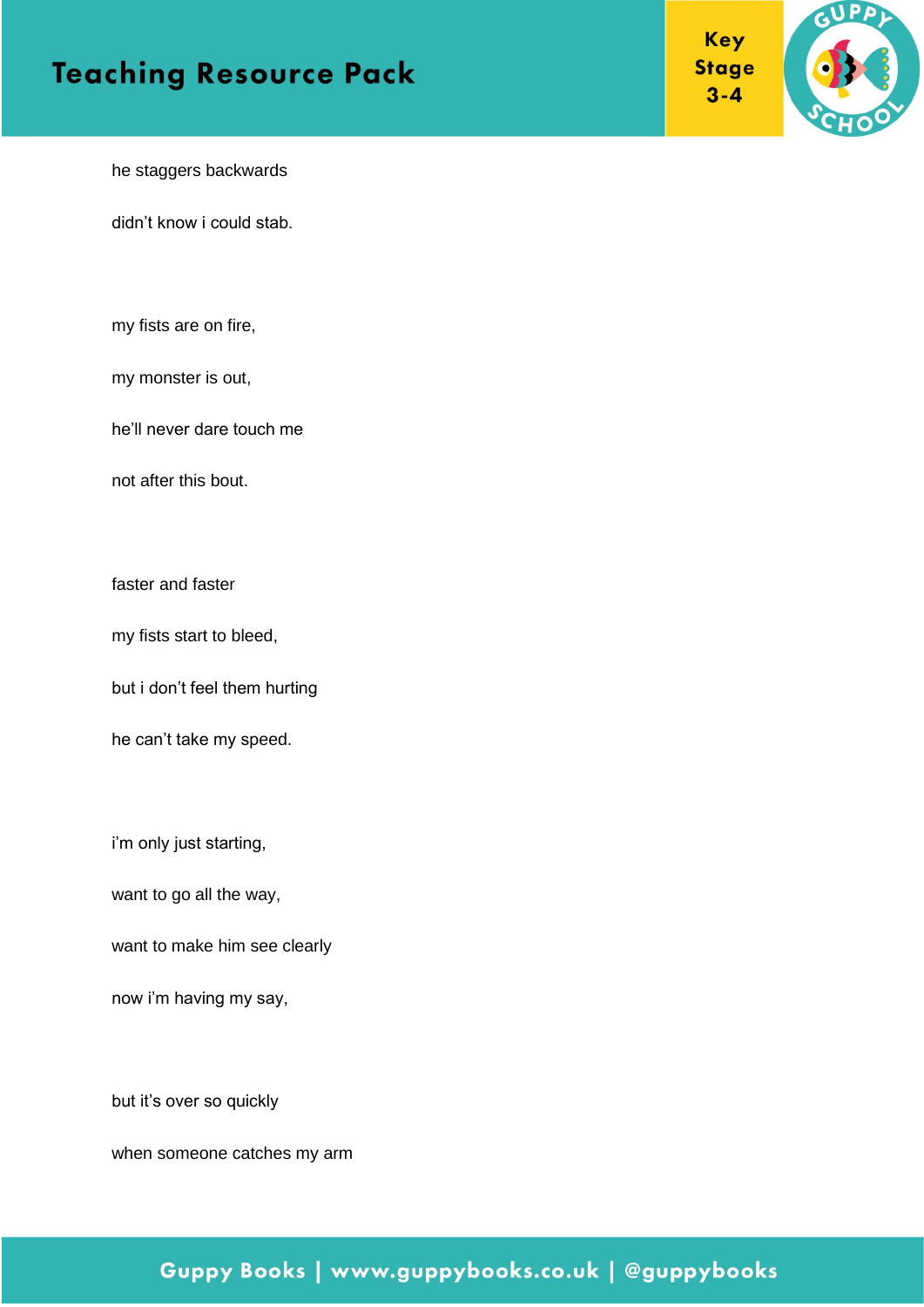



and they're pulling me away

before i do harm.

*it's what he deserves* 

*why can't you see?*

*why shouldn't i fight back?*

they won't let me be.

"for god's sake stop it!"

aidan's still on the floor

cradling his nose

but i want to do more –

blood will have blood,

isn't that the right line?

now it is true

this is my time.

#### **i did it, i got him**

and i could do it again.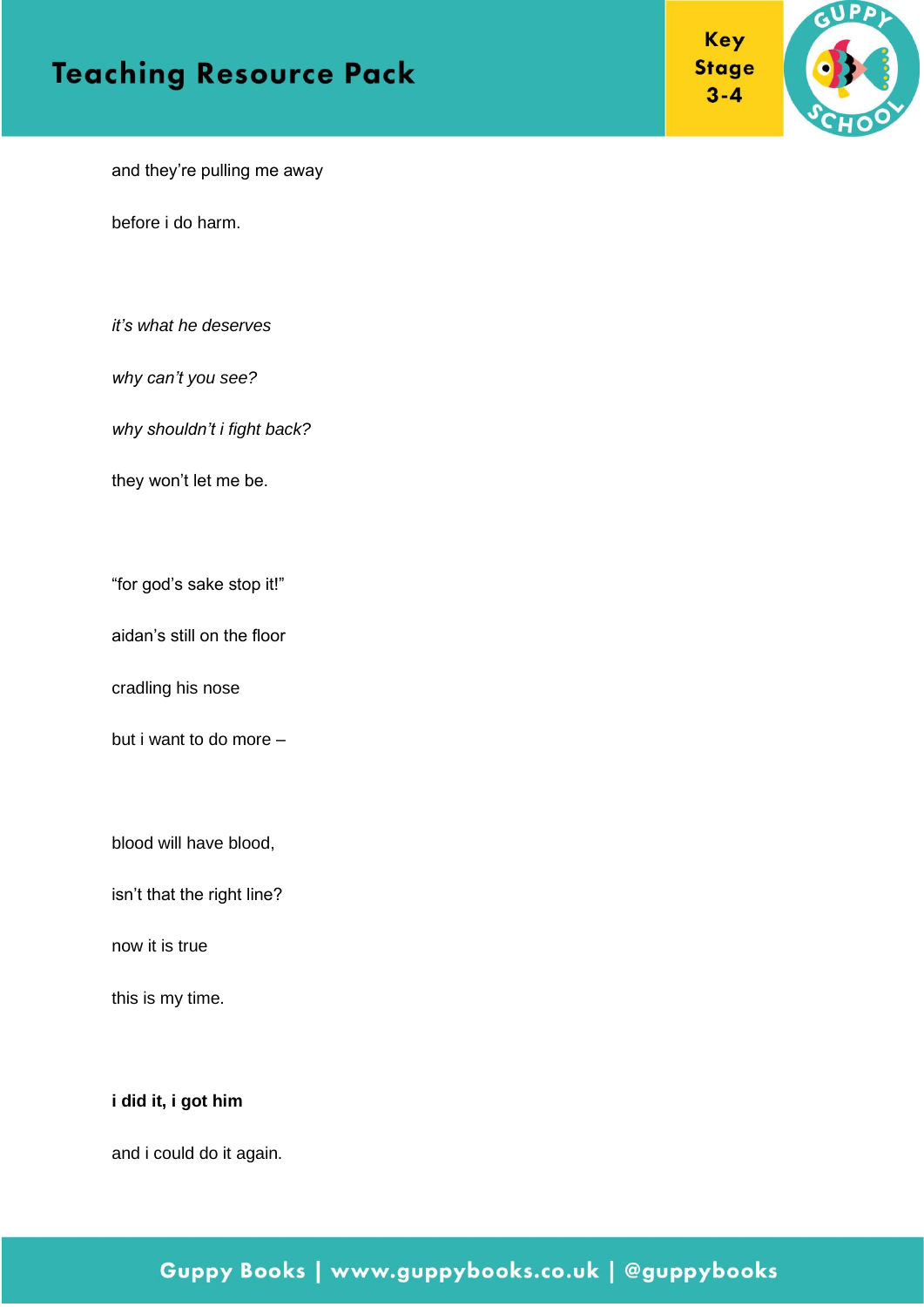



i stand in the hallway,

feeling no shame.

#### **EXTRACT 4: Forgiveness (extracts taken from 'Don't Let Me Down', 'No Reply' and** 'Leaving')

#### **DON'T LET ME DOWN**

*but,* 

*it's my fight,* 

i tell mum.

had i really been expecting her to come?

"i'm sorry,

she says,

"i don't think i can bear

to see you get hurt.

i can't stand blood

you know that, lil."

*you've got to come,*

*why didn't you tell me before?*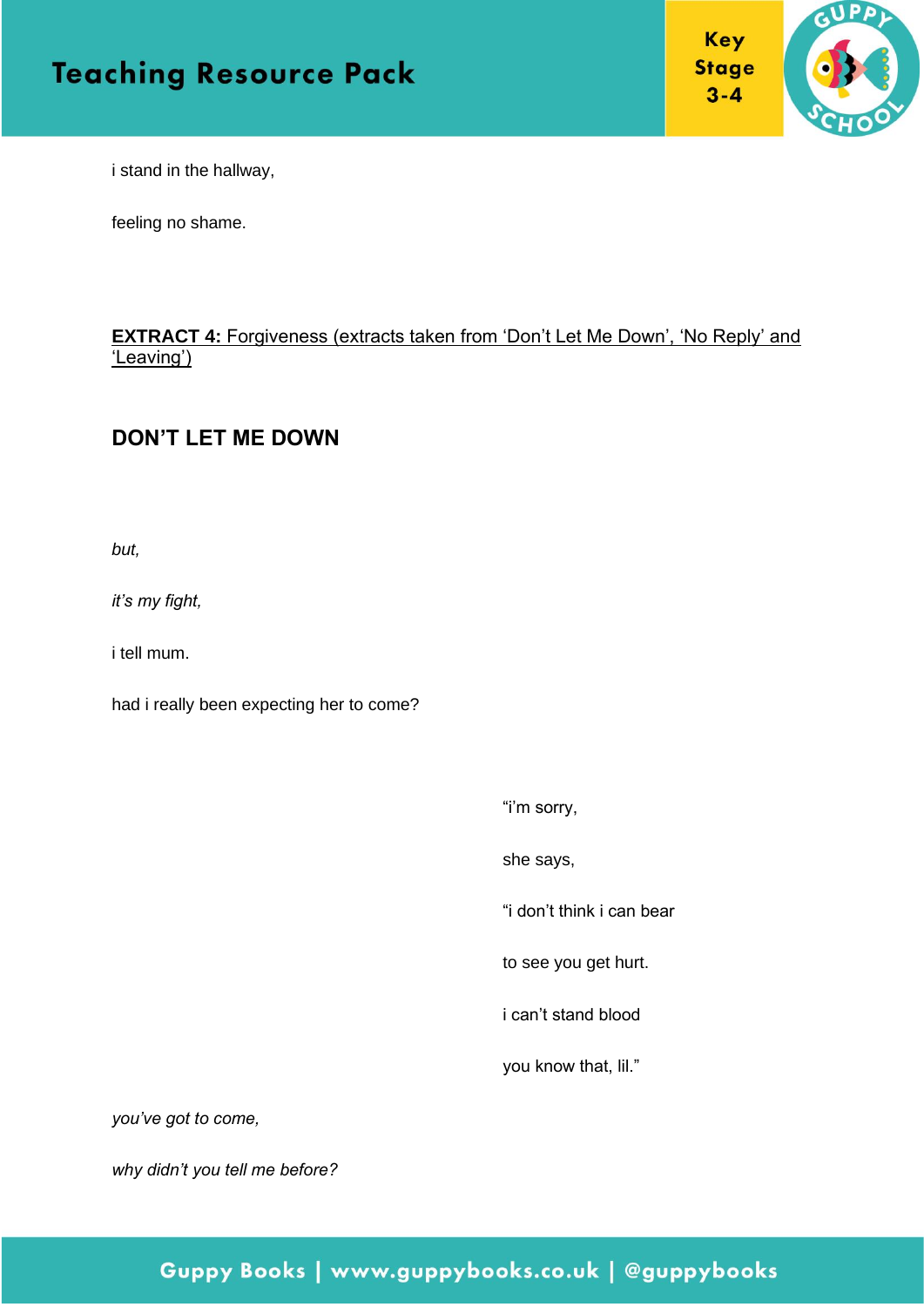



"i did,"

she says.

mum is hiding in her sewing room,

dad's waiting for me

downstairs.

if i'm late jane will go spare.

mum pins the material she's working on

and holds it up to the light,

not looking at me,

pretending

it's all right

for her to let me down.

i don't say again.

i don't say for the millionth time

i don't say

For All My Life.

"you don't really

want me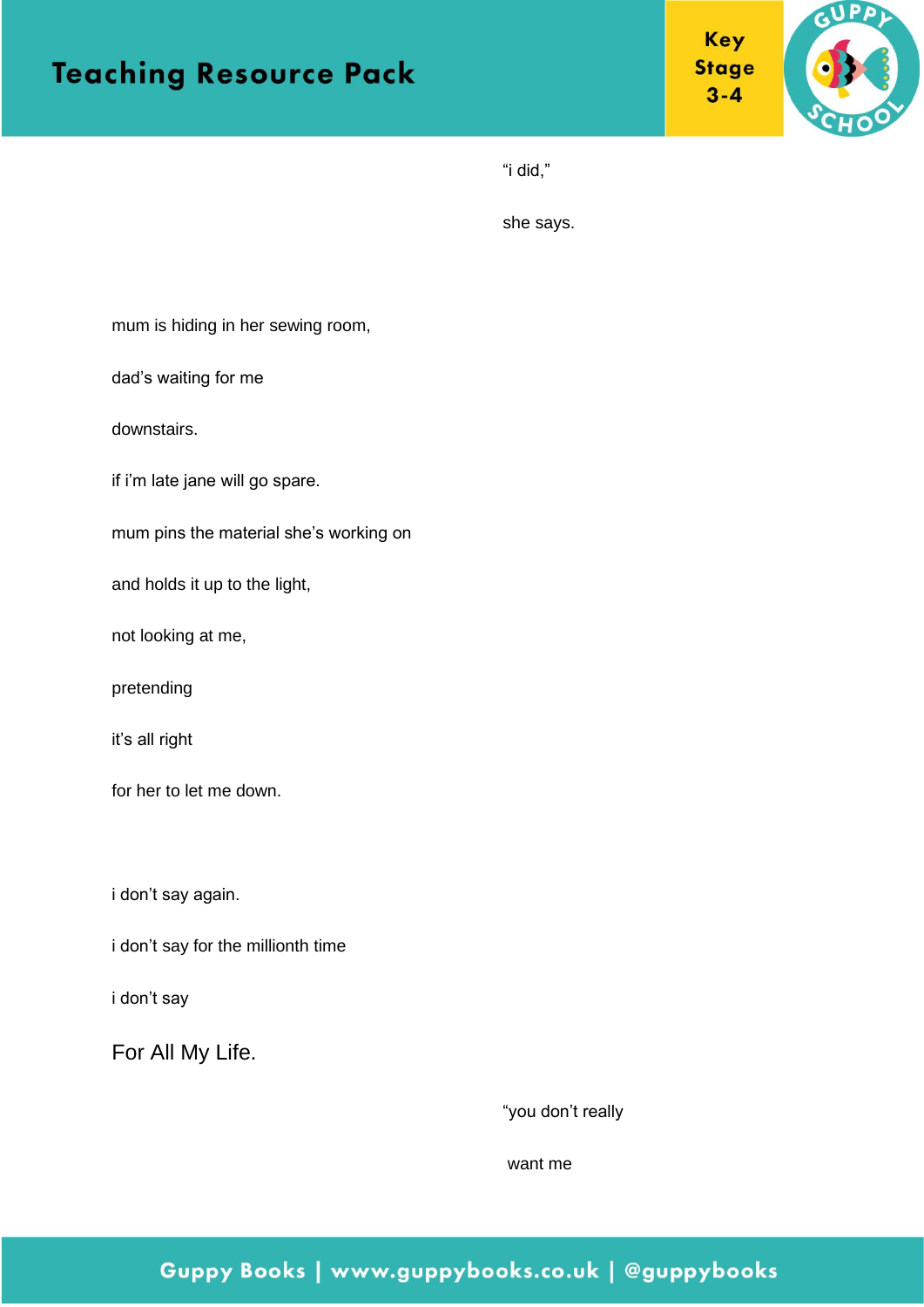



|                | there,                       |
|----------------|------------------------------|
|                | and that's fine.             |
|                | aunty clare will come.       |
|                | and your uncle ray."         |
| i pull a face. |                              |
| great          |                              |
|                | "just you take care tonight, |
|                | that's all,                  |
|                | and do yourself proud."      |
|                |                              |
| (proud is what |                              |
| i'd like       |                              |
| her to be.     |                              |
| of herself,    |                              |
| and me.)       |                              |
|                |                              |

#### **NO REPLY**

rosie has her back to me.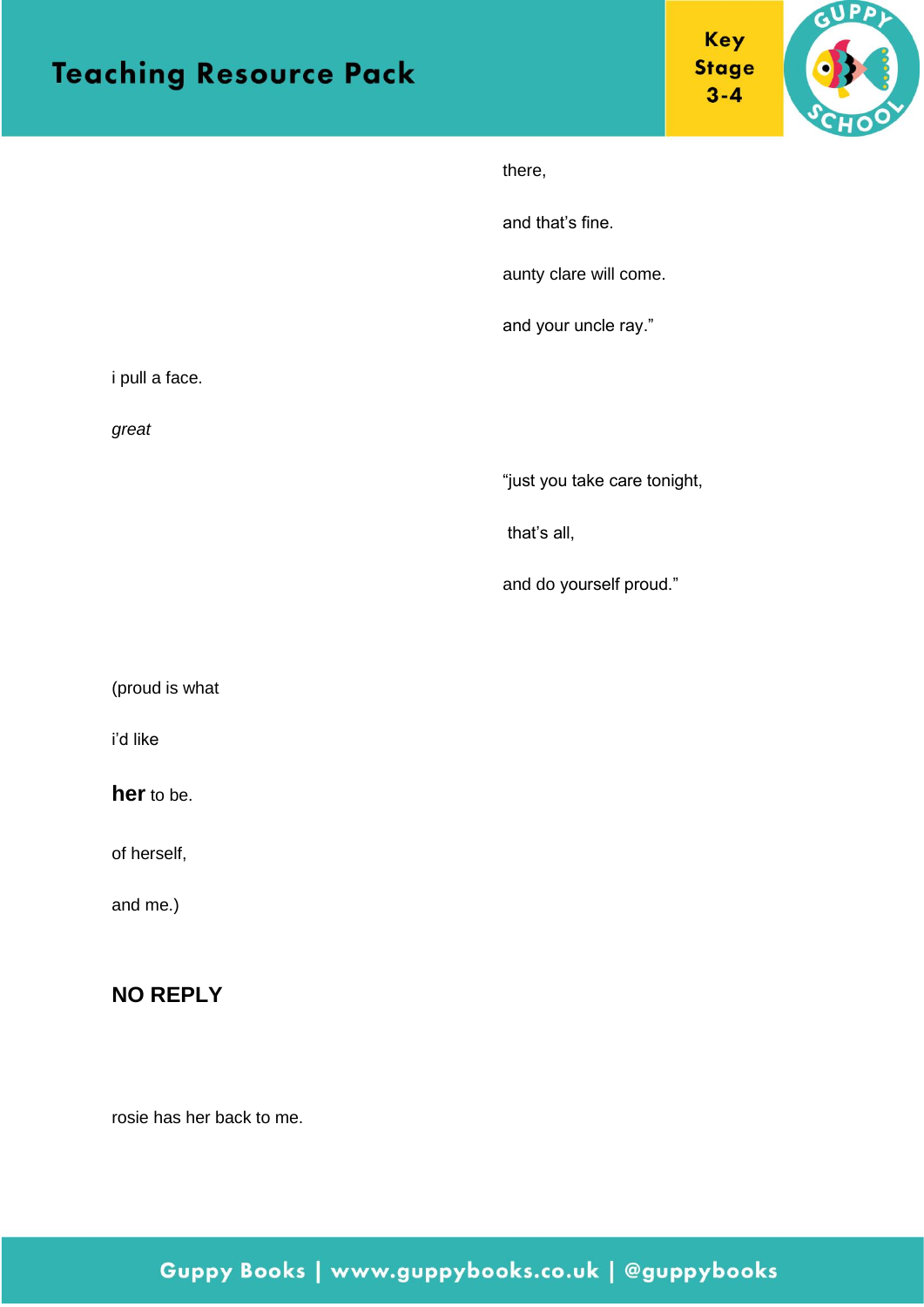



when finally she turns

so i can see what i've done

i suck in my breath.

"congratulations, lil,

good fight,

i guess the best girl won."

her swollen eye is already glowing

with bruises

that i recognize – i've worn them too

and feel the throb and stab as if it is my own;

smashed nose,

the blood still smeared around her face,

but it's the look in her eyes that hurts the most.

i think i screwed up,

i think i really hurt her

in a way that wasn't right.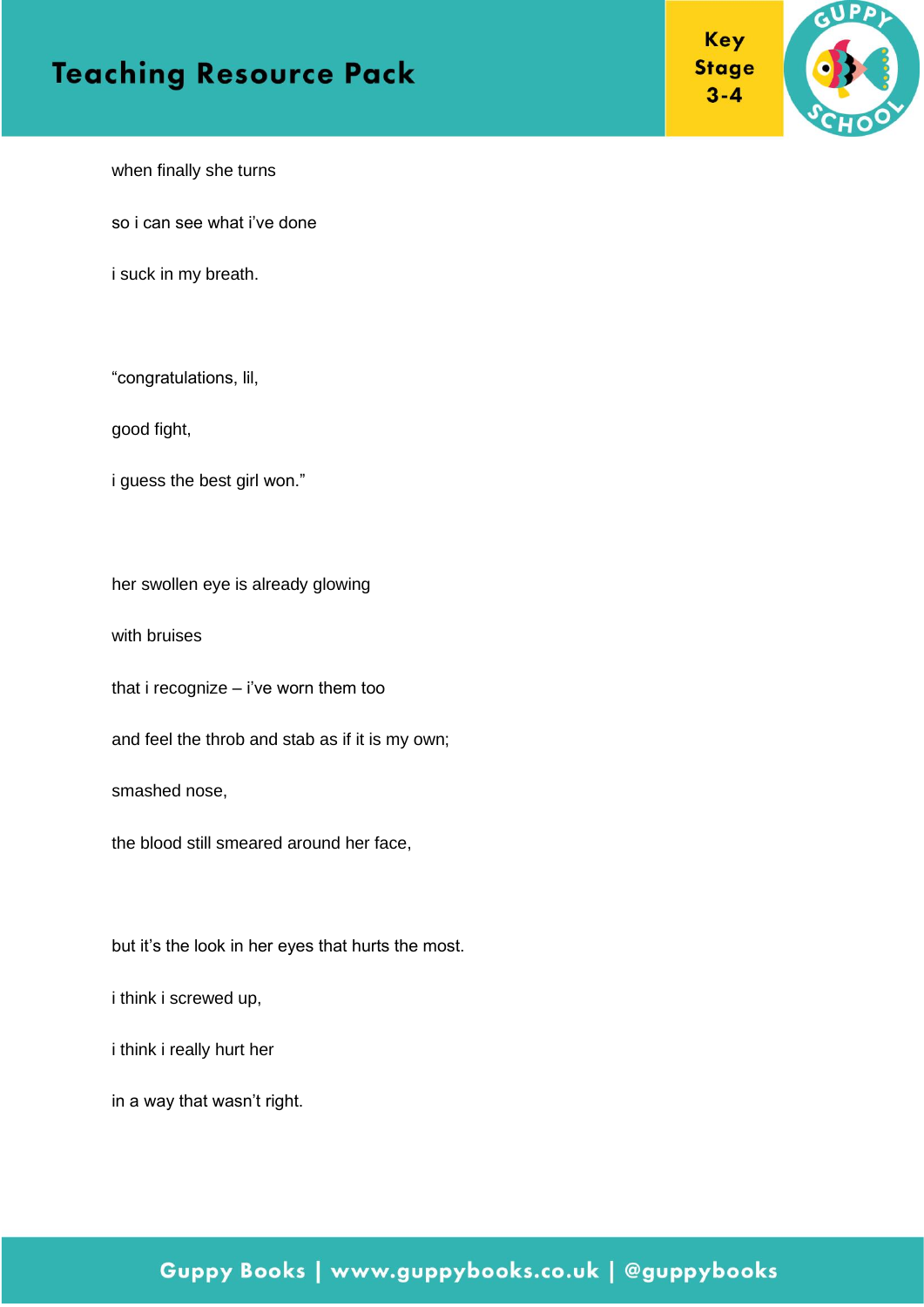



*i didn't mean it,*

is all i have the guts to say.

she shrugs, as if it's nothing, forces a smile

and i don't dare touch her,

as a million miles open up between us.

suddenly the world is very large

and i am very small.

it spins,

as rosie picks up her things,

*this doesn't change things, does it?*

i call,

and listen to her answer me,

by saying nothing

at all.

#### **LEAVING**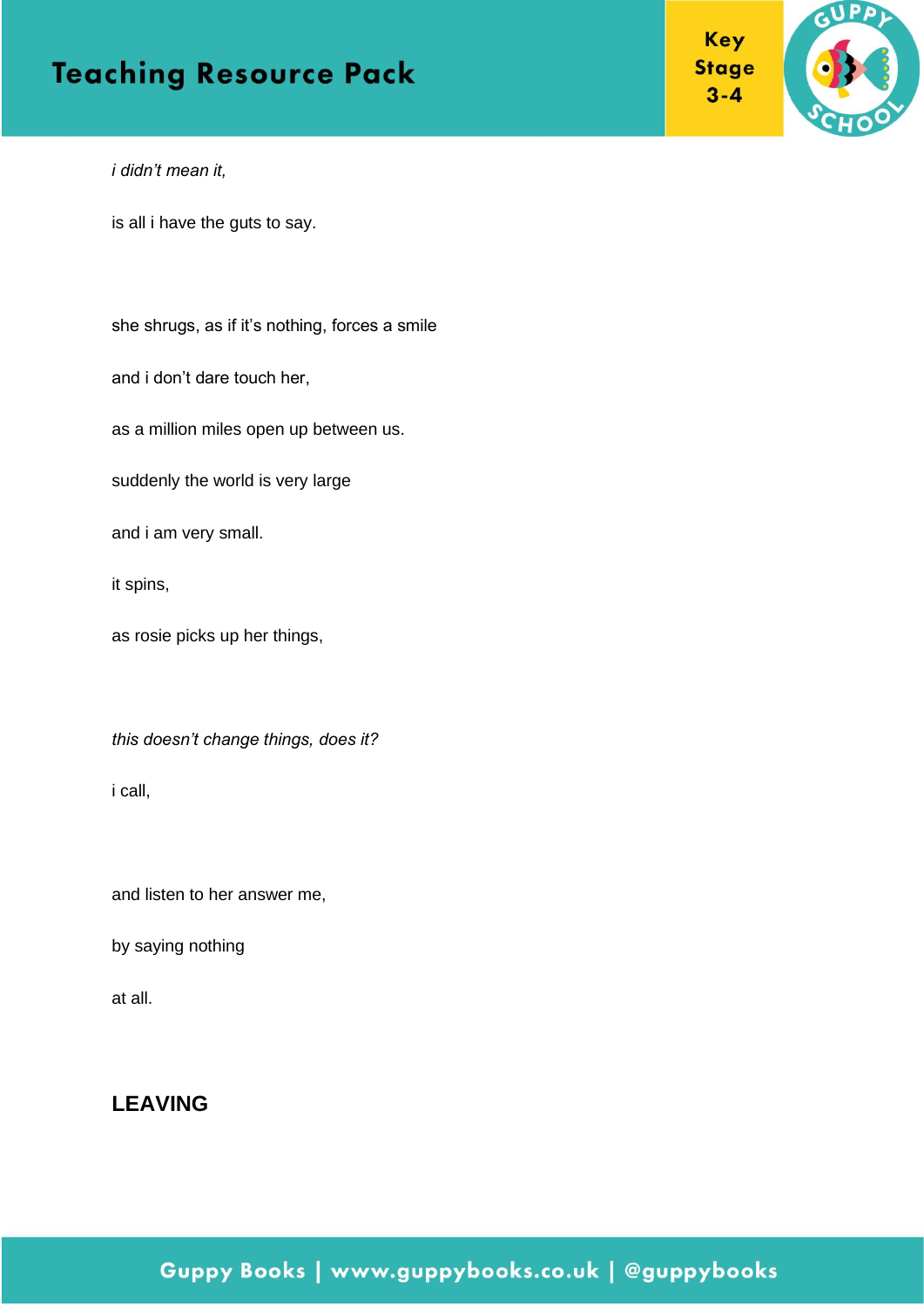



"are you going to prom?"

mollie asks

finding herself beside me.

word got round –

someone saw me

in the ring

and all the blood that

i left there,

rosie's blood,

which i never meant to spill,

follows me

wherever i go.

*why would you care?*

"i don't," she says, and turns away,

turns again, to face me –

"but aidan, right, you know,

he's not coming back."